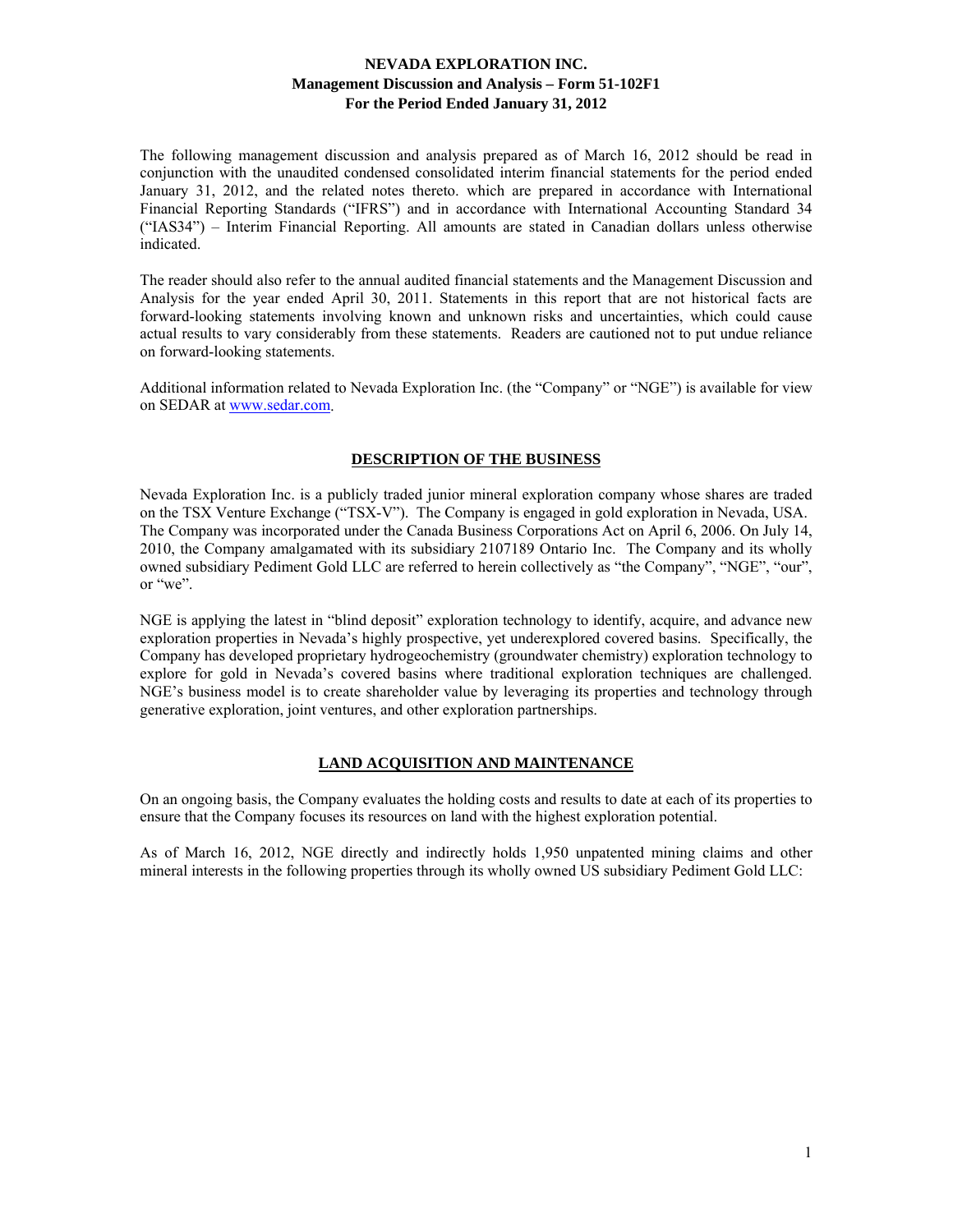| Project                |               | <b>NGE Claims</b> | OTHER*       | <b>Total</b> |
|------------------------|---------------|-------------------|--------------|--------------|
|                        | <b>Claims</b> | Area $(km^2)$     | Area $(km2)$ | Area $(km2)$ |
| Fletcher Junction (FJ) | 117           | 9.6               |              | 9.6          |
| Hot Pot (HP)           | 6             | 0.4               | 8.8          | 9.2          |
| Bull Creek (BU)        | 264           | 21.9              |              | 21.9         |
| Awakening (AW)         | 432           | 35.9              | 1.2          | 37.1         |
| Sand Pass (SP)         | 145           | 12.0              | 9.4          | 21.4         |
| Rye Patch (RP)         | 126           | 10.0              | 0.8          | 10.8         |
| Jungo (JU)             | 156           | 13.0              |              | 13.0         |
| Kelly Creek (KC)       | 581           | 48.5              | 20.2         | 68.7         |
| Whiskey Flats (WF)     | 123           | 9.4               |              | 9.4          |
| <b>TOTAL</b>           | 1,950         | 160.7             | 40.4         | 201.1        |

\*Leased private lands and claims on BLM land leased from third parties.

# **EXPLORATION RISK MANAGEMENT STRATEGY**

NGE manages exploration risk by focusing exploration resources in specific, planned stages on each property. If the results from one stage are positive, then NGE allocates funds to the next stage. If at any stage, results are negative, NGE drops the property from further consideration. NGE's staged exploration strategy assures that properties showing positive results move aggressively through the exploration pipeline.

NGE's exploration stages include:

- − Hydrogeochemistry: NGE first uses its proprietary hydroprobe sampling technology to collect regularized hydrogeochemistry samples across areas already shown to be prospective based on samples collected from existing springs and wells. NGE uses the data to develop a computerized hydrogeochemistry model of each target.
- − Acquisition: NGE acquires the mineral rights covering prospective targets showing large areas of highly anomalous hydrogeochemistry. If a target of exploration interest is on BLM land that is open to location (available), NGE locates mineral claims. If a target lies on private land, NGE completes a title review to determine mineral title ownership, and then endeavours to negotiate an agreement with the owner.
- − Soil Geochemistry: NGE completes detailed soil sampling across areas demonstrating prospective hydrogeochemistry to detect the possible vertical migration of gold and trace-elements from the underlying bedrock into the soils above. The use of soil geochemistry allows NGE to confirm the presences of anomalous levels of gold and other trace elements in an additional medium.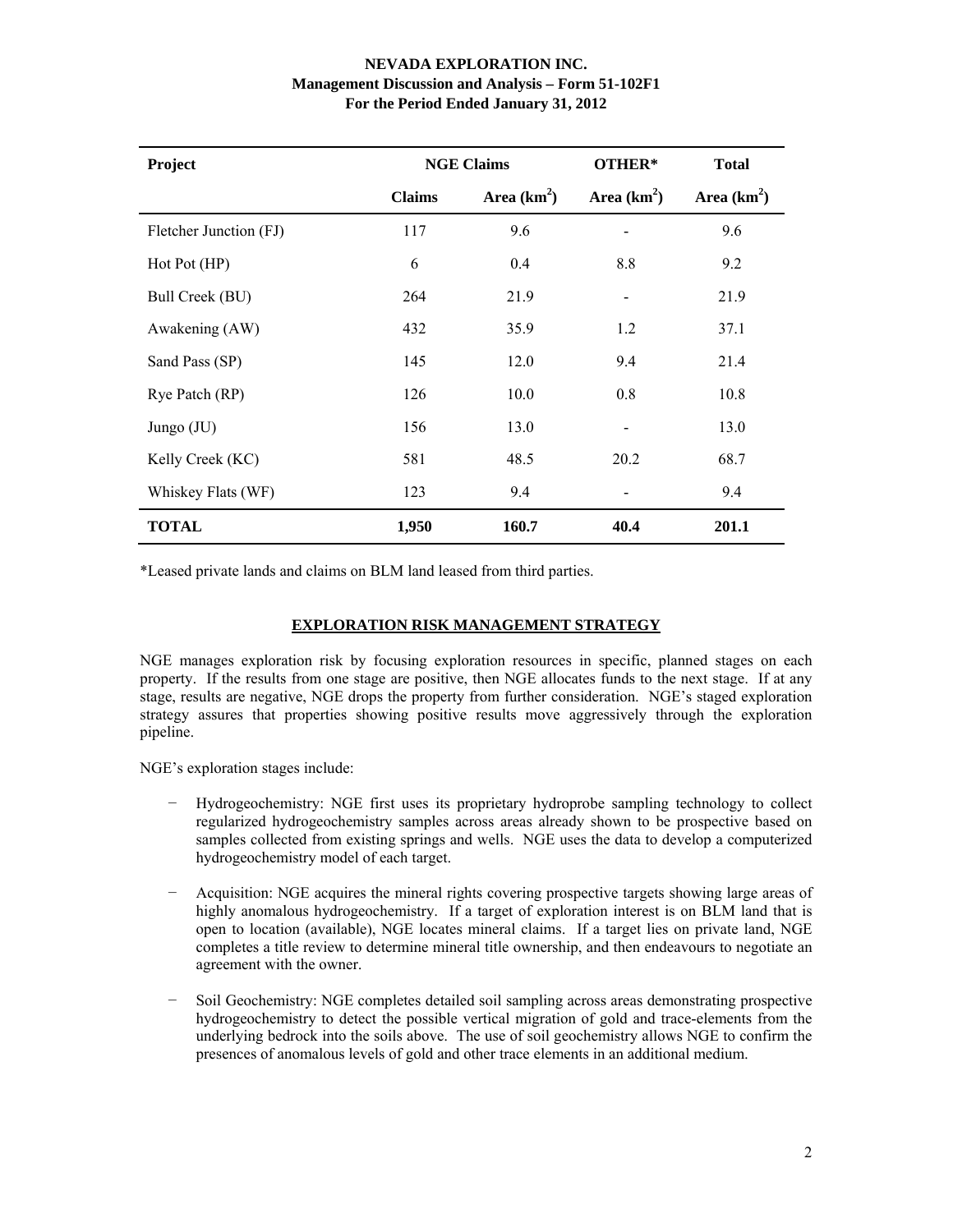- Gravity Geophysics: NGE uses detailed gravity geophysics to provide valuable information about the depth to bedrock across a property. Gravity data can suggest areas of strong changes in the relief or composition of the underlying bedrock, which can be indicative of underlying fault zones and alteration that often control the location of gold mineralization.
- Air Magnetics: NGE uses detailed air magnetic geophysics to provide information on the locations and types of rocks, fault zones, and hydrothermal alteration that generally accompany large gold deposits.
- Seismic Geophysics: NGE uses seismic geophysics, where appropriate, to identify deep-seated, steeply-dipping fault zones that can be projected into the near surface environment. Major, highangle structures are important since they provide a potential conduit or 'plumbing' system for potential gold-bearing, hydrothermal fluids to access near-surface areas and deposit gold.
- Drilling: where properties successfully pass through the above exploration stages, NGE uses drilling to test for: (1) shallow bedrock  $($  < 1,000ft beneath the surface); (2) structures or faults in bedrock that may source potential mineralization; (3) bedrock that has been altered by hydrothermal fluids; (4) anomalous concentrations of gold and associated trace-elements in bedrock; and (5) sufficiently sized target to reasonably contain an economic resource. NGE evaluates drilling results based on these criteria to determine whether or not to continue to maintain each property and commit further exploration expenditures towards them.

# **MINERAL EXPLORATION PROPERTIES**

## *Fletcher Junction (FJ)*

The Fletcher Junction Project is located in Mineral County, Nevada, approximately 30km southwest of Hawthorne, Nevada. The Company has a 100% interest in 117 claims (9.6km<sup>2</sup>) at the Fletcher Junction Project, subject to a 1.25% net smelter return royalty ("NSR") to Royal Gold, Inc.

On December 18, 2008, NGE announced the completion of a Phase I RC drill program at Fletcher Junction, and presented the detailed results that demonstrate how NGE used its hydrogeochemistry exploration technology to discover a new, gold-bearing hydrothermal system in an otherwise blind, covered bedrock setting. Nine wide-spaced drill holes were completed to target depth, and all nine encountered altered bedrock that contained geochemically anomalous gold and gold-associated trace elements, as well as anomalous gold and trace-element hydrogeochemistry. The bedrock, alteration, and the suite of goldassociated trace elements found at Fletcher Junction are similar to those found at the nearby Aurora mining district, noted for historic, high grade underground production.

While significant intervals of potentially ore grade mineralization were not encountered in the Phase I drilling, management believes that the results at Fletcher Junction are substantive in that they demonstrate how NGE has used its unique and proprietary hydrogeochemistry exploration technique to discover a new gold-bearing, hydrothermal system in a covered bedrock setting. The results to date at Fletcher Junction add value to NGE's other projects that were all identified using the same hydrogeochemistry exploration technology, and they establish NGE as a source of quality exploration projects for potential Joint Venture partners.

NGE believes the first phase drill results at Fletcher Junction justify a much larger, Phase II drill program specifically designed to test the vertical fault zones believed to contain ore-grade gold mineralization that source the anomalous gold in groundwater, alluvium, quartz-boulders and bedrock at Fletcher Junction. In preparation for Phase II drilling, NGE is working with the US Forest Service on a new Plan of Operations. During 2009 and early 2010, NGE's biological and archaeological consultants completed the required surveys and have submitted their reports to the US Forest Service. NGE has received verbal confirmation that the Plan of Operations has been approved.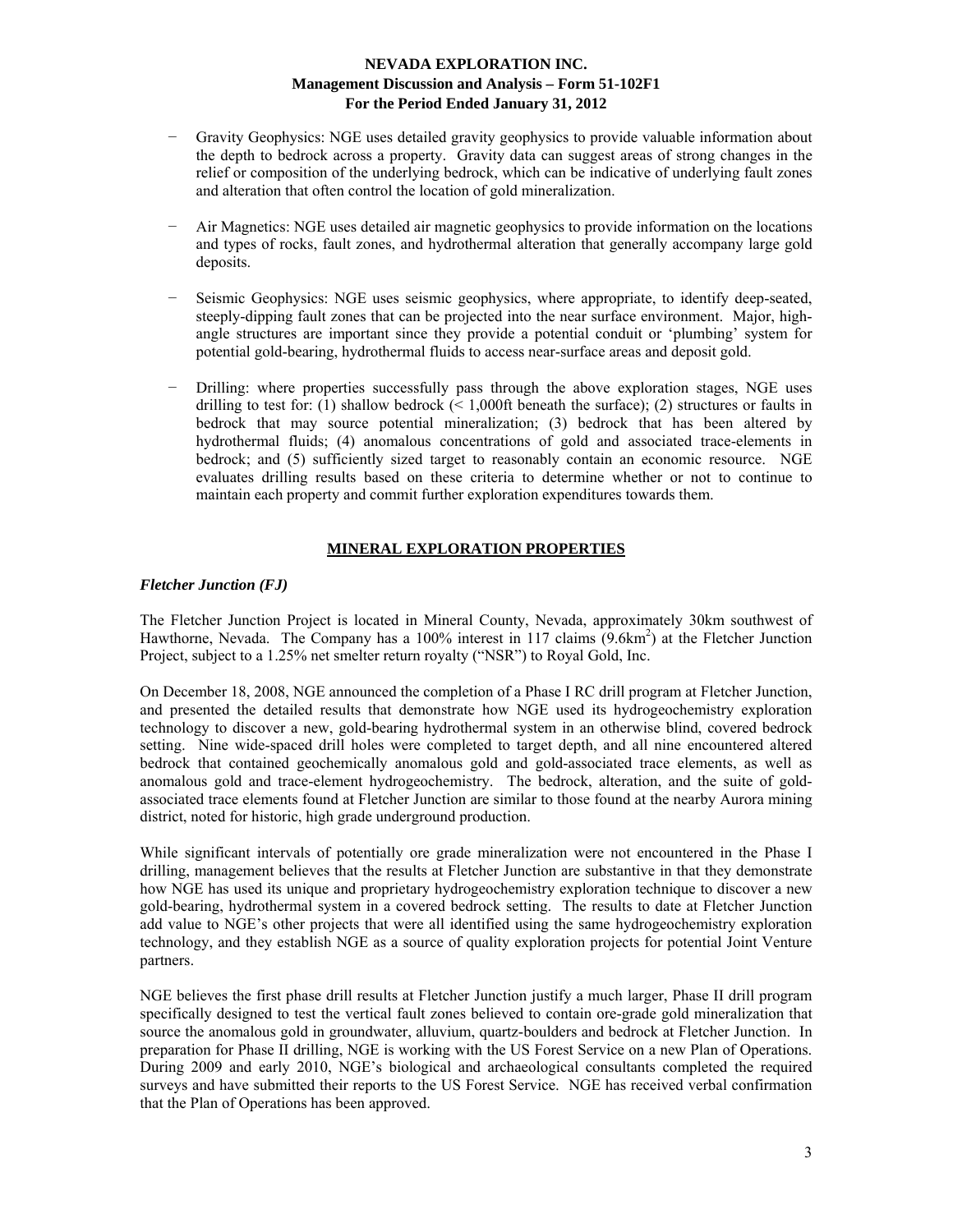On December 16, 2012, NGE announced that it has entered into a Letter of Intent ("LOI") with Baymount Incorporated ("Baymount") whereby Baymount will have the option to earn a 51% interest in Fletcher Junction by funding \$5,825,000 in qualifying expenditures and making \$600,000 in payments over 4 years. NGE and Baymount have not yet executed a definitive agreement.

#### *Hot Pot (HP)*

In 2004, NGE's regional reconnaissance hydrogeochemistry program identified a prospective exploration target near Hot Pot in Humboldt County, Nevada, approximately 30km northwest of Battle Mountain, Nevada. Regional gravity data suggested that the Hot Pot area is underlain by a bedrock high covered by a thin layer of sand & gravel.

On September 16, 2004, the Company entered into a 10 year Mining Lease Agreement on 8.8km<sup>2</sup> at Hot Pot Project, subject to a 3% NSR to the land owner. The Company also controls 6 claims at Hot Pot (50 hectares). The lands within the Mining Lease Agreement and the 6 claims are subject to a 1.25% NSR to Royal Gold, Inc.

In 2005, nine RC drill holes were completed at Hot Pot to depths ranging from 92m (300ft) to 190m (620ft) for a total of 1,195m (3,900ft). The widely-spaced, shallow holes confirmed bedrock to range in depth from 33m (110ft) to 112m (370ft). The bedrock was hydrothermally altered and contained anomalous gold and trace elements similar to that associated with the Lone Tree gold mine. The drilling also confirmed and enlarged the area of anomalous hydrogeochemistry.

In 2007, NGE used its hydroprobe equipment to complete a detailed hydrogeochemistry survey at Hot Pot on a 400m (1/4 mi) grid. The resulting dataset showed highly anomalous gold and trace elements chemistry and further expanded the area of exploration interest. Additionally, in 2007, NGE completed two seismic geophysical lines, which identified several deep, north-trending, steeply-dipping fault zones.

In 2008, NGE completed a detailed gravity geophysical survey, which successfully mapped the relative depth to the underlying bedrock by measuring the density contrast between 200m sampling points. The gravity survey delineated sharp changes in the slope of the bedrock that coincided with the fault zones identified by seismic geophysics.

In 2008, NGE completed 10 vertical, RC drill holes to test small segments of the steeply-dipping fault zones identified by the 2007 seismic and gravity geophysics. Three vertical holes were spaced 100m (330ft) apart on each of three lines. The holes ranged in depth from 50m (165ft) to 175m (575ft) for a total of 1,085m (3,565ft). The shallow drill holes encountered hydrothermally altered bedrock containing anomalous gold and trace elements. Deeper, angle drill holes designed to cross cut the areas where the steeply-dipping fault zones had been projected were planned, but the drilling contractor was unable to complete the program.

Also in 2008, an energy company, with business interests separate from NGE, started a deep test drill hole on the Hot Pot property. In exchange for NGE's seismic data, NGE was granted access to drill cuttings from the 1,372m (4,500ft) drill hole. Significantly, the deep drill hole encountered hydrothermally-altered, Paleozic Rocks underlying the Hot Pot Project. Hydrothermal alteration includes carbon re-mobilization, local bleaching, clay, de-calcification and secondary pyrite.

Although potentially economic quantities of gold mineralization have not yet been encountered at Hot Pot, drilling to date has been wide-spaced and could have easily missed the type of high-angle fault zones that control significant known gold mineralization elsewhere in the region. The widely-distributed, highly anomalous gold in groundwater together with the large area of hydrothermally-altered and geochemically anomalous bedrock strongly suggests that higher values for gold in bedrock than have been discovered to date may still be located nearby. The next step is more closely-spaced, shallow, vertical drill holes and/or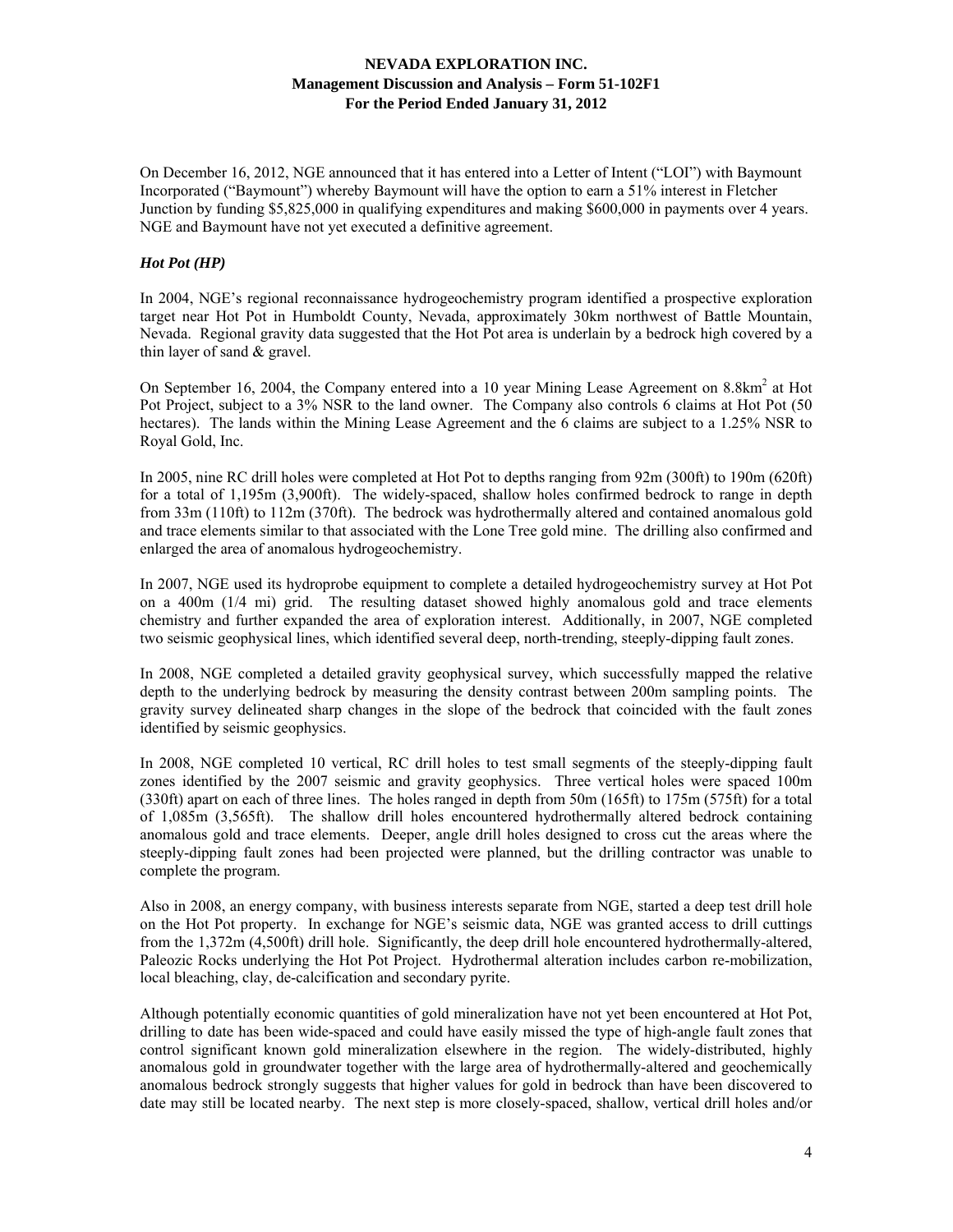deeper, angle holes targeted to intersect steeply-dipping, potentially ore-bearing fault zones and favourable bedrock units.

On June 4, 2009, the Company entered into an Exploration Agreement with International Enexco Ltd. ("Enexco") whereby Enexco can earn a 51% interest in the Hot Pot Property by drilling 6,000 meters (19,600ft) over three years, with the option to earn an additional 19%, for 70% total, by drilling another 3,000 meters (9,800ft) during the fourth year. On July 2, 2009, NGE announced that Enexco had begun drilling at Hot Pot.

In 2009 and early 2010, Enexco completed an 11 hole, 3,462 metre (11,360 ft) core drilling program at Hot Pot to collect stratigraphic information and test for mineralized structures beneath the alluvial cover. Enexco's drilling successfully encountered weak, but widespread anomalous gold values in all 11 holes. Importantly, the results showed that the anomalous gold values at Hot Pot are associated with increased copper values, an association that is related to ore-grade gold mineralization within the Marigold mine complex 9 km (6 miles) to the south-southwest. In addition, the results included anomalous silver concentrations, including one 4.57 metre (15 ft) interval averaging 15.5 gpt silver, as well as several other trace element distribution patterns indicative of a large hydrothermal system. Enexco engaged Doug McGibbon, an economic geologist with over 25 years of exploration experience in the Battle Mountain area and responsible for major discoveries at the Marigold and Pinson mines, to review the drilling results and the exploration data, and to put the Hot Pot property into regional context (taken from January 25, 2010, Enexco news release):

"Mr. McGibbon's study has confirmed that the hydrothermally altered and mineralized lithologies at Hot Pot are similar if not stratigraphically equivalent to those hosting orebodies at the Marigold mine. Although gold values only ranged up to 66 parts per billion, the mineralized zones encountered were up to 149 metres in length beneath overburden cover that was between 40 to 152 metres in all but two of the holes, with the spacing between holes still leaving sufficient room to host a significant gold deposit. Drilling also identified zones of oxidation to depths of 300 metres, significant intervals of brecciated material indicative of several major fault zones and an apparent horst block with similarities to the geologic setting at the Lone Tree mine. Structural analysis is currently under way, and additional geochemical and geophysical work are being considered to focus further drilling."

On August 16, 2011, NGE reported that Enexco has withdrawn from the Exploration Agreement at Hot Pot, and that as a result, Enexco retains no interest in the project.

## *Bull Creek (BU)*

The Bull Creek Project is located in Humboldt County, Nevada, approximately 60km west-northwest of Winnemucca, Nevada. The Company has a 100% interest in 264 claims (21.9km<sup>2</sup>) at Bull Creek.

In 2008, NGE completed a detailed groundwater survey at Bull Creek to delineate the project's anomalous hydrogeochemistry, and then completed a detailed soil sampling program to both verify and model the surface geochemistry above the target. Later in 2008, to further develop the project's exploration model, NGE completed detailed gravity and airborne magnetic geophysical surveys to better understand the different rock types and possible fault zones concealed beneath the large expanse of sand and gravel covering the target. Also in 2008, as a final input to the Bull Creek exploration model, NGE completed seismic geophysics to test for deep-seated fault zones. NGE combined these data sets to develop the conceptual targets for Phase I drill testing.

In 2008, NGE completed a Phase I drilling program at Bull Creek specifically to test the concept that an undiscovered, potentially gold-bearing hydrothermal system is responsible for the anomalous gold and trace-elements discovered in the groundwater. NGE completed 18 RC drill holes at Bull Creek. The holes were spaced 0.4km (0.25mi) to 1.6km (1.0mi) apart across the 41km<sup>2</sup> property, and the holes ranged in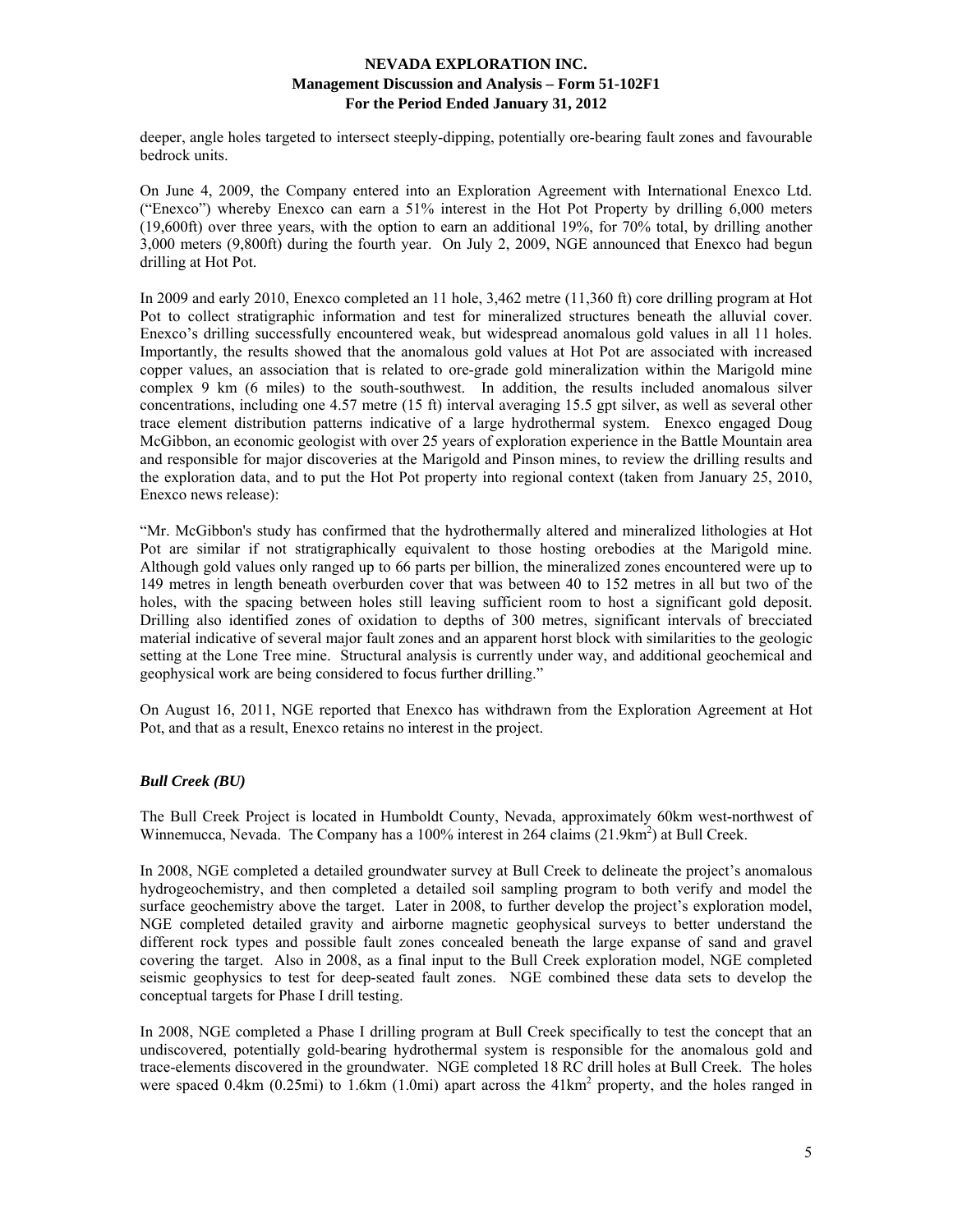depth from 100m (300ft) to 300m (1,000ft). The drilling defined shallow bedrock along the eastern margin of the property, ranging in depth from 15m (50ft) to 100m (300ft).

On February 23, 2009, NGE announced completion of data reduction for its Phase I drill program at Bull Creek. The results showed several >200m (>650ft) intervals of hydrothermally altered and geochemically anomalous volcanic rock. The increase in alteration intensity and trace-elements geochemistry seen in the wide-spaced drill holes moving from west to east across the eastern half of the property suggests NGE has discovered the edge of a significant new hydrothermal system of exploration significance. NGE believes additional drilling is warranted farther to the east, and this conclusion is also supported by the structural interpretation of the gravity and air magnetic geophysics. In 2009, NGE increased its claim position towards the east to cover the developing target.

The initial identification of anomalous hydrogeochemistry at Bull Creek has resulted in a successful concept test: the discovery of a large area of hydrothermally-altered, shallow bedrock containing geochemically anomalous gold and gold-associated trace elements. These features of exploration significance are similar to those found at the nearby Sleeper Mine, which produced 1.7M ozs of gold and 1.9M ozs of silver from 1986 to 1996. These results further demonstrate how hydrogeochemistry can efficiently and effectively reduce large, sand and gravel covered valley basins to discrete, highly prospective exploration targets deserving of more focused and intense exploration expenditures.

On June 30, 2010 NGE completed a 438 page technical report summarizing all work completed on the property. NGE believes that additional drilling is warranted at Bull Creek and has is seeking a JV partner to advance the project.

#### *Awakening (AW)*

The Awakening Project is located in Humboldt County, Nevada, approximately 50km north-northwest of Winnemucca, Nevada, and directly north of the Sleeper Gold Mine. The Company has a 100% interest in 432 claims (35.9km<sup>2</sup>) at Awakening. On July 1, 2008, the Company entered into a Mining Lease agreement with DIR Exploration Inc. on 15 claims  $(1.2 \text{km}^2)$  that are subject to a 3% NSR.

The Awakening gold property is largely covered by syn- to post-mineral volcanic units and post-mineral alluvium and as a result, has seen little historic exploration activity. Projections of favourable lithology, structure, and alteration at regional, district and property scales suggest that potentially important goldsilver mineralization may be located within economic depths beneath the cover at Awakening.

In 2007 and 2008, NGE completed a detailed hydrogeochemistry program at Awakening. The groundwater samples contained high levels of gold and other trace elements in concentrations similar to those found at the adjacent Sleeper mine. During April and June, 2008, the Company's field crews completed soil sampling programs across the property and successfully confirmed the presence of anomalous gold and gold-related trace elements.

Also in 2008, NGE acquired approximately  $85 \text{km}^2$  (33mi<sup>2</sup>) of high quality gravity geophysics data and approximately 173  $\text{km}^2$  (67 m<sup>2</sup>) of air magnetic data. The gravity geophysical survey was collected to delineate depth to metasedimentary and granitic bedrock, potential thickness of preserved rhyolitic volcanic rocks, and the location and orientation of prominent lithologic offsets that might be indicative of major fault zones. The detailed air magnetic survey was completed to be used in conjunction with the gravity data to define magnetically anomalous volcanic lithologies and zones of hydrothermal and/or structural magnetite destruction that might be indicative of major fault zones and possible hydrothermal alteration.

The results of the geochemistry and geophysical programs combined to improve NGE's exploration model and demonstrated that Awakening is a compelling target. In 2008, NGE commenced a Phase I RC drilling program at the Awakening property but drilling was suspended due to drilling difficulties.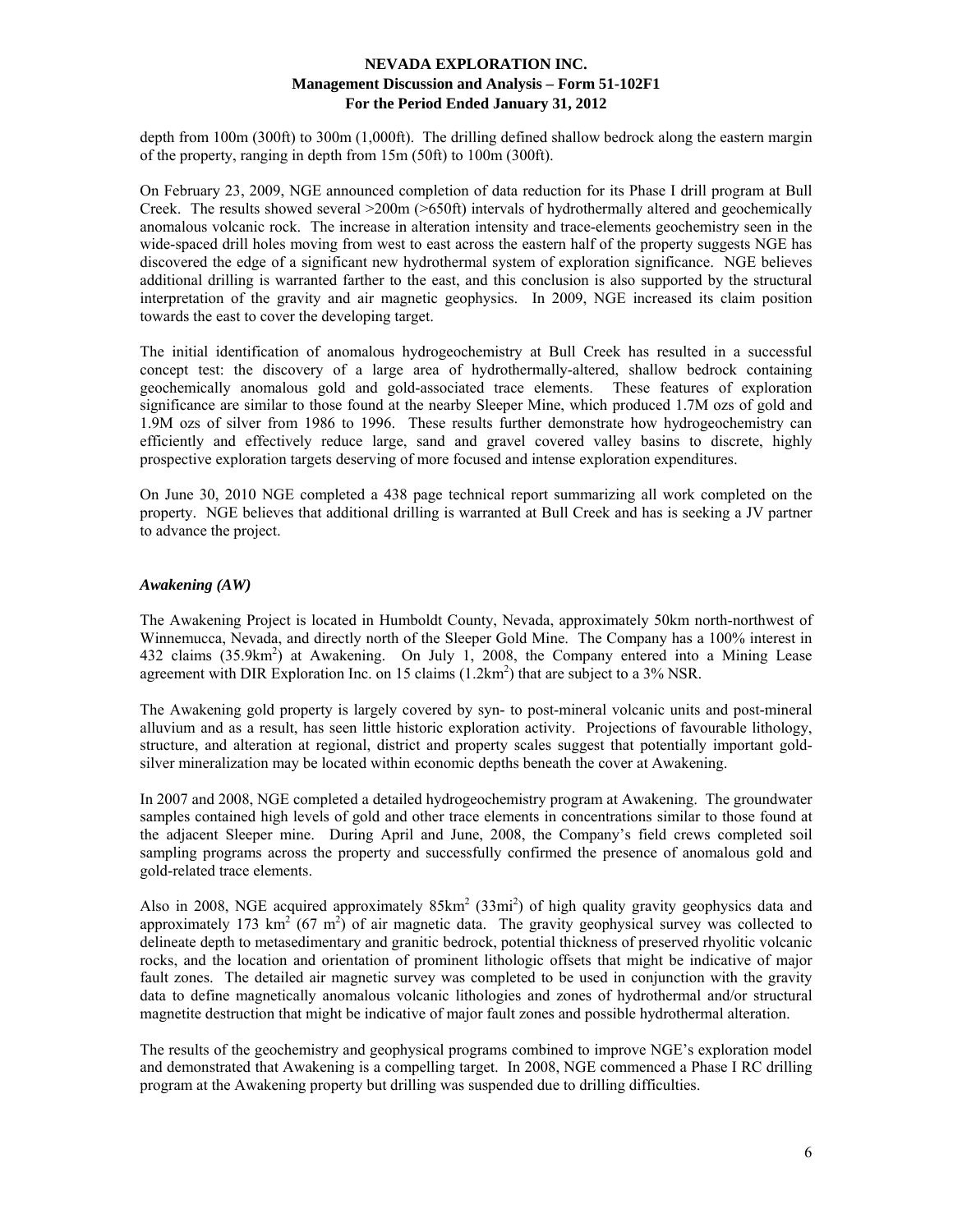During 2009, NGE completed detailed geologic mapping at a scale of 1:10,000 in the northern-most Slumbering Hills along the eastern edge of Awakening.

In March, 2010, the Company completed a 258 page technical report summarizing all work completed on the property and began discussions with potential JV partners.

On June 7, 2010, Northgate Minerals Corp. ("Northgate") (TSX: NGX, NYSE Amex: NXG) and NGE announced the completion and execution of an Exploration and Option to Enter Joint Venture Agreement ("Agreement") on NGE's Awakening Gold Project ("Property"), in Humboldt County, Nevada. The Agreement granted Northgate the option to earn an initial 51% interest in the Property by spending USD\$4,100,000 in exploration and making additional cash payments totaling USD\$436,000 over five years. If Northgate completed the initial 51% earn-in, it had the option to earn an additional 14%, for a total of 65%, by completing a feasibility report on the Property.

In early 2011, NGE completed a 10 hole, 1,573 metre (5,160 feet), Phase I drilling program on the Shine Claims within the Awakening Project, north of the Sleeper Gold Mine in Humboldt County, Nevada. NGE has a mining lease and option to purchase agreement on the 15 Shine Claims from DIR Exploration, Inc. The Shine Claims lie within NGE's larger Awakening Project.

During 2011, Northgate completed a seven hole core drilling program totalling 2,194 metres (7,198 feet). In October, 2011, Northgate was acquired by AuRico Gold Inc. ("AuRico"). AuRico indicated to NGE that Northgate's drilling results at Awakening were not encouraging enough to warrant AuRico's continuation of the Agreement, and during the period ended January 31, 2012, AuRico elected to terminate the Agreement. AuRico retains no interest in the project.

NGE has received all results from the Company's drilling on the Shine claims and Northgate's drilling and is presently updating the project's exploration model with the new drilling data.

## *Sand Pass (SP)*

The Sand Pass Project is located in Humboldt County, Nevada, approximately 10km north of Winnemucca, Nevada. The Company has a 100% interest in 145 claims (12.0km<sup>2</sup>) at Sand Pass, and on July 10, 2008, the Company entered into a Mining Lease agreement for another 9.4km<sup>2</sup> with multiple parties, subject to a 2% NSR payable to the private landholders.

Similar to NGE's other properties, Sand Pass is covered by post-mineral alluvium, and as a result, the area has seen very limited historic exploration activity. Based on the projections of favourable lithology, structure and alteration present at the regional, district and property scales, NGE believes the project has the potential to contain gold-silver mineralization within economic depths beneath the cover.

During 2007 and 2008, NGE completed both hydrogeochemistry and soil geochemistry sampling programs across Sand Pass and identified geochemical indications of potential gold mineralization. Following up on the successful geochemistry programs, in 2008, NGE completed detailed, district-scale gravity and air magnetic geophysical surveys also with positive results. NGE is now preparing a detailed technical report summarizing all work completed on the property. NGE will begin discussions with potential JV partners upon the completion of the technical report.

#### *Winnemucca Mountain (WM)*

The Winnemucca Mountain Project is located in Humboldt County, Nevada, approximately 5 km west of Winnemucca, Nevada. While the results to date at the Project have been encouraging, the Company has decided to focus its resources on its other projects. During the year ended April 30, 2011, the Company abandoned its Winnemucca Mountain Project claims, resulting in a charge to operations of \$138,245.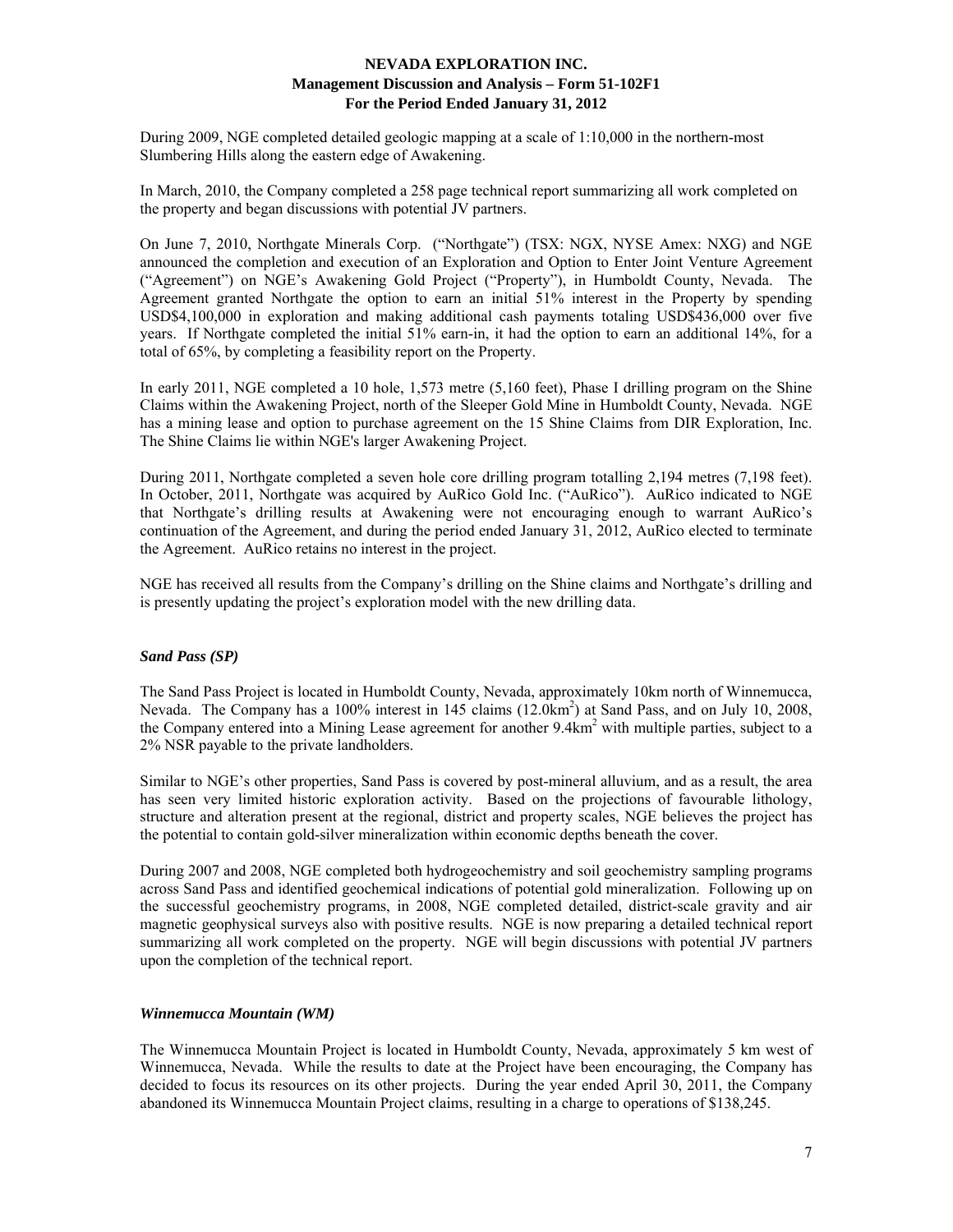## *Rye Patch (RP)*

The Rye Patch Project is located in Pershing County, Nevada, approximately 30km northeast of Lovelock, Nevada. The Company has a 100% interest in 126 claims (10.0km<sup>2</sup>) at Rye Patch. On May 22, 2008, the Company entered into a Mining Lease Agreement on another 65 hectares with a private party, subject to a 2.0% NSR; and on July 21, 2008, the Company entered into a Mining Lease Agreement on an additional 16 hectares from another private party, also subject to a 2.0% NSR payable to a private landholder.

While the Rye Patch gold property is along the same West Humboldt Range structural trend responsible for both past and present producing gold mines, NGE's property has seen no historic exploration activity because it is largely covered by post-mineral alluvium. NGE's projections of favorable lithology, structure and alteration at the regional, district and property scales suggest that potentially important gold-silver mineralization may be located within economic depths beneath the cover at Rye Patch.

In 2007, NGE collected and analyzed groundwater samples across the project area and identified hydrogeochemical patterns that provided direct indications of potential gold mineralization. In 2008, NGE collected soil samples that confirmed the presence of anomalous concentrations of gold and gold-related trace elements in soils. In 2008, NGE completed a detailed, district-scale air magnetic geophysical survey, and in 2010, NGE completed a detailed gravity survey as well. NGE has systematically advanced the Rye Patch target through its staged exploration program and the combined datasets have delineated several compelling drill targets. NGE is presently preparing a detailed technical report summarizing all work completed on the property. NGE will begin discussions with potential JV partners upon the completion of the technical report.

# *Jungo (JU)*

The Jungo Project is located in both Humboldt and Pershing Counties, Nevada, approximately 60km west of Winnemucca, Nevada. The Company has a 100% interest in 156 claims (13.0km<sup>2</sup>) at Jungo. The Jungo property is largely covered by syn- to post-mineral volcanic units and post-mineral alluvium and has seen no historic exploration activity. NGE identified the Jungo target as part of its ongoing reconnaissance hydrogeochemistry sampling program. NGE has completed additional hydrogeochemistry sampling and examined the regional, district, and property scale lithology, structure and alteration, and NGE believes the results suggest favorable geology beneath the property and the potential for mineralization within economic depths.

In 2008, NGE completed detailed, district-scale gravity and air magnetic geophysical surveys. In May, 2010, NGE mapped the geology of bedrock exposures along the range front. NGE believes that the Jungo Project is deserved of Phase I drilling and has begun discussions with potential JV partners.

## *Dunphy (DU)*

The Dunphy Project is located in Eureka County, Nevada, approximately 40 km east of Battle Mountain, Nevada. While the results to date at the Project have been encouraging, the Company has decided to focus its resources on its other projects. During the year ended April 30, 2011, the Company abandoned its Dunphy Project claims, resulting in a charge to operations of \$95,254.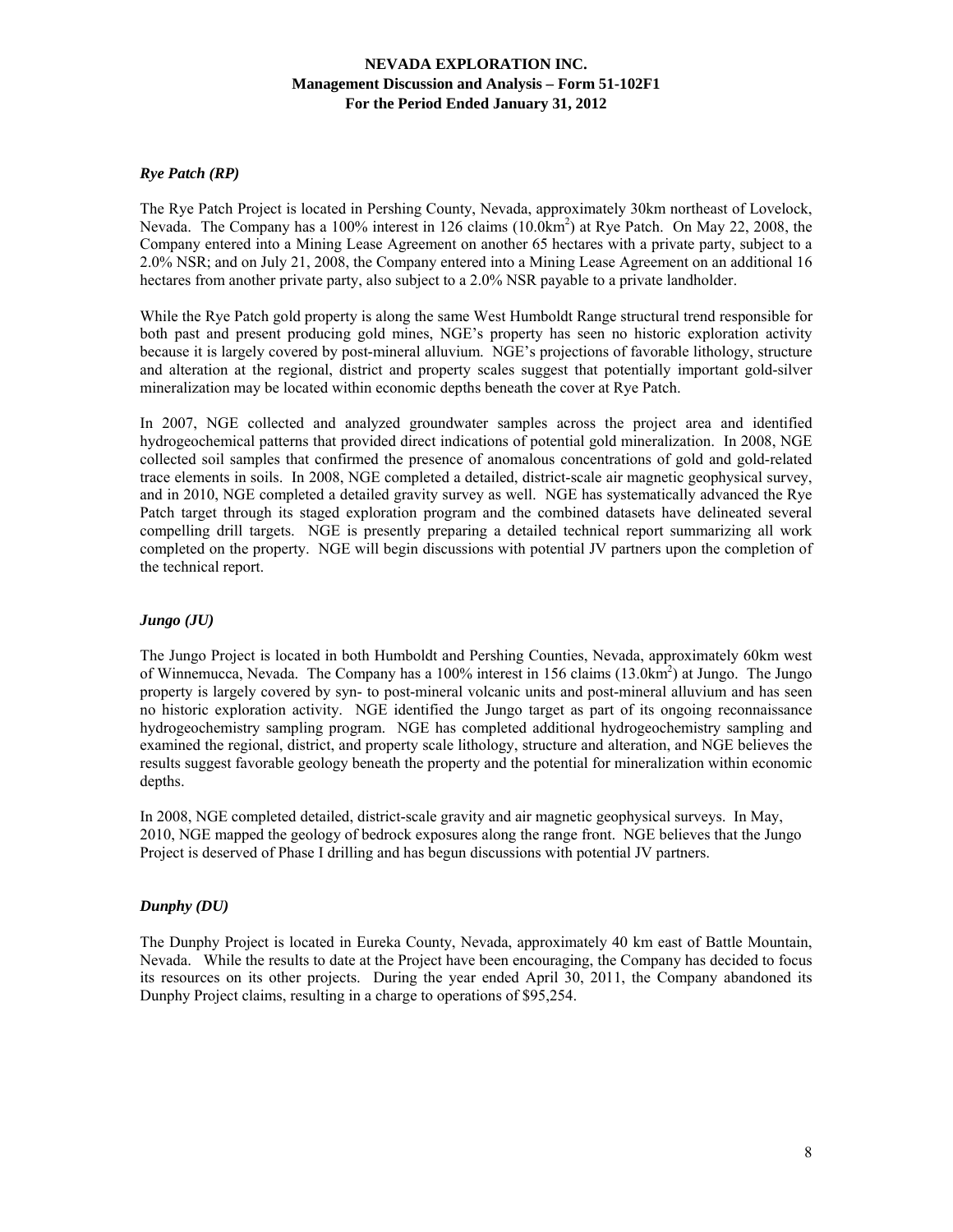# *Kelly Creek (KC)*

The Kelly Creek Project is located in Humboldt County, Nevada, approximately 40km north-northwest of Battle Mountain, Nevada. The Company has a 100% interest in 581 claims (48.5km<sup>2</sup>) at Kelly Creek. On October 13, 2009, the Company entered into a Mining Lease and Option to Purchase Agreement with Genesis Gold Corporation ("Genesis") to acquire a 100% interest of Genesis's Hot Pot Claims, which consist of 254 unpatented mineral claims  $(20.2 \text{km}^2)$ . Under the Agreement, the Company is the Operator and has the option to purchase 100% of the Genesis claims for USD\$1,500,000, subject to a 1.5% Net Smelter Return Royalty ("Royalty"). The Company also has the option to purchase one half of the royalty (0.75%) for USD\$750,000.

The Kelly Creek project area is located in the prolific Kelly Creek Basin, between multi-million ounce gold deposits on the north (Twin Creeks, Getchell, Turquoise Ridge and Pinson) and south (Lone Tree, Marigold, Converse, Trenton Canyon and Copper Canyon). With the addition of Genesis's Hot Pot claims, NGE is now one of the largest property holders in the Kelly Creek Basin, along with Newmont Mining Corporation, which controls the majority of the alternating sections. However, despite its close proximity to world class gold deposits, the Kelly Creek project area has seen very limited historic exploration activity because the Basin's bedrock is largely covered by syn- to post-mineral volcanic units and post-mineral alluvium.

During 2007 and 2008, NGE completed a large scale reconnaissance hydrogeochemistry sampling program across the Kelly Creek Basin and successfully delineated a significant area of anomalous hydrogeochemistry similar to that surrounding the adjacent gold mines. A detailed gravity geophysical survey was completed in 2010 with positive results confirming the presence of shallow bedrock over the large area.

NGE believes the hydrogeochemistry and gravity geophysics collected to date, as well as the favorable regional, district and property scale lithology, structure and alteration, indicate a strong potential for covered gold mineralization beneath the Kelly Creek project area. NGE expects the next phases of work at Kelly Creek to include detailed air magnetic geophysics, additional groundwater sampling, and seismic geophysics.

## *Whiskey Flats (WF)*

The Whiskey Flats Project is located in Mineral County, Nevada, approximately 20km south of Hawthorne, Nevada. The Company has a 100% interest in 123 claims (9.4km<sup>2</sup>) at Whiskey Flats.

The Whiskey Flat property is largely covered by and post-mineral alluvium and has seen no historic exploration activity. Projections of favorable lithology, structure and alteration at regional, district and property scales suggest that potentially important gold-silver mineralization may be located within economic depths beneath the cover. In 2008, NGE completed a preliminary hydrogeochemistry sampling program across the property and the results show anomalous concentrations of gold and other trace elements, which NGE considers to be a good indication of potential covered gold mineralization. In 2009, NGE completed a detailed, district-scale air magnetic geophysical survey, and in 2011, NGE completed a detailed gravity survey as well.

## *Summary of Project Work Completed to Date*

To date, NGE has completed: detailed hydrogeochemistry sampling on all nine (9) properties; detailed soil chemistry on five (5) properties; detailed air magnetic geophysics on six (6) properties; detailed gravity geophysics on eight (8) properties; and Phase I drilling on three (3) properties. The Company's management believes the results to date at each of the properties are encouraging and justify additional exploration expenditures. The table below summarizes the completion dates for the referenced work.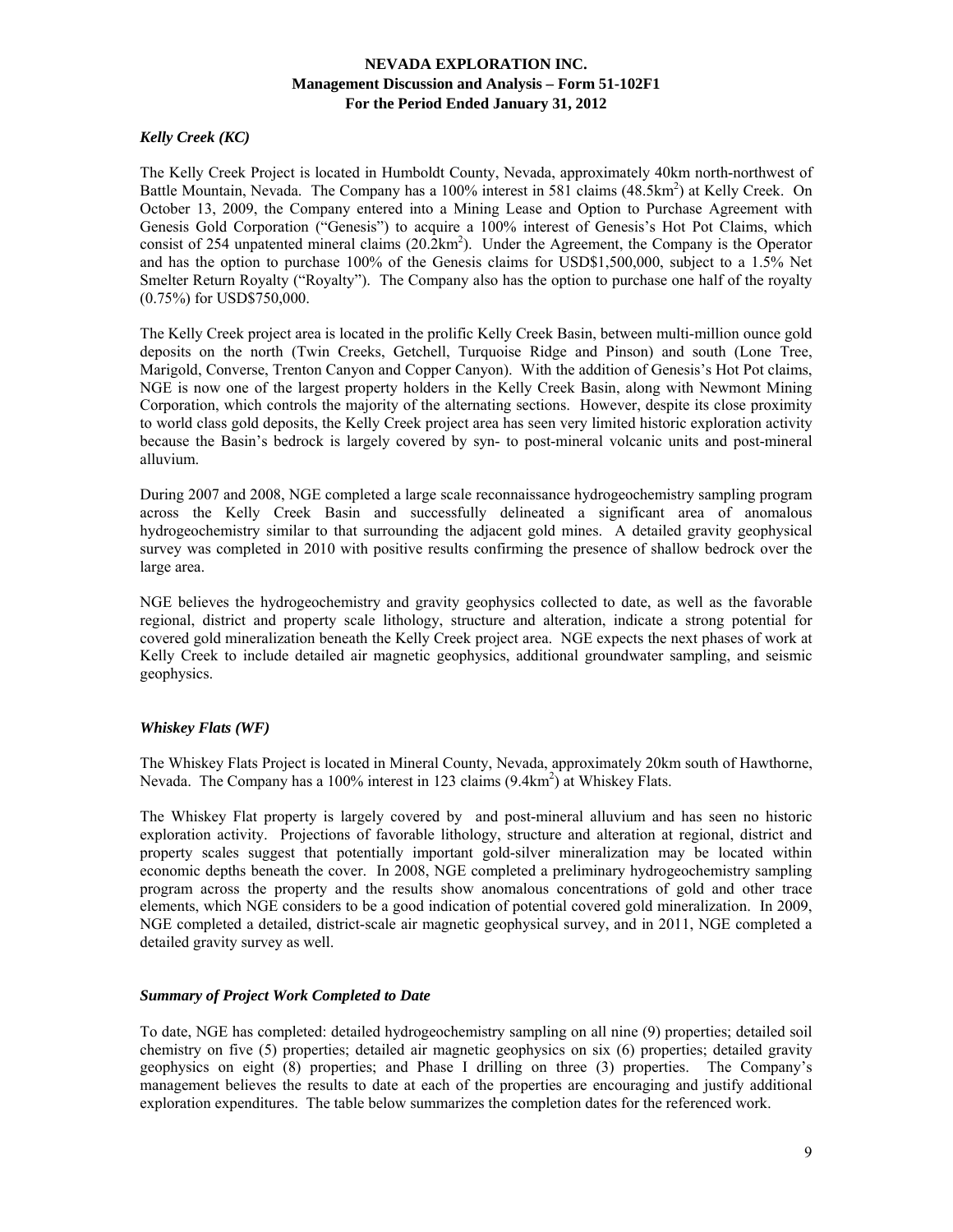| <b>PROPERTY</b>   | Water<br><b>Chemistry</b> | Soil<br><b>Chemistry</b> | Air<br><b>Magnetics</b> | Gravity | <b>Phase I</b><br><b>Drilling</b> |
|-------------------|---------------------------|--------------------------|-------------------------|---------|-----------------------------------|
| Fletcher Junction | 2005                      |                          |                         |         | 2008                              |
| Hot Pot           | 2007                      | 2007                     |                         | 2008    | 2008                              |
| <b>Bull Creek</b> | 2008                      | 2008                     | 2008                    | 2008    | 2008                              |
| Awakening         | 2008                      | 2008                     | 2008                    | 2008    | 2011                              |
| Sand Pass         | 2007                      | 2008                     | 2008                    | 2008    |                                   |
| <b>Rye Patch</b>  | 2007                      | 2008                     | 2008                    | 2010    |                                   |
| Jungo             | 2008                      |                          | 2008                    | 2008    |                                   |
| Kelly Creek       | 2007                      |                          |                         | 2010    |                                   |
| Whiskey Flats     | 2008                      |                          | 2009                    | 2011    |                                   |
| <b>TOTAL</b>      | 9                         | 5                        | 6                       | 8       | 4                                 |

For a summary of NGE's property expenditures to date, please refer to Note 8 in the associated financial statements.

## **OTHER EXPLORATION PARTNERSHIPS**

In addition to advancing its own projects, NGE is using its hydrogeochemistry expertise and equipment to work with other companies on other projects. These exploration partnerships allow NGE to leverage its significant investment in its hydrogeochemistry program to expose NGE's shareholders to the upside of more projects, as well as to provide NGE revenue to offset its operating expenses.

## *McEwen Mining Inc. at Gold Bar and Tonkin*

On June 6, 2011, NGE announced that US Gold Corporation, now McEwen Mining Inc, ("MMI") has engaged NGE to conduct a hydrogeochemistry exploration program on MMI's large land position surrounding its Gold Bar and Tonkin Properties in Nevada ("Project Area").

MMI's Gold Bar and Tonkin Properties are located on the south-central part of the prolific Eureka-Battle Mountain gold trend in north-central Nevada. MMI's land position is located approximately 16 km (10 miles) SE of Barrick's Cortez gold mine complex (39 MMOz as of September 7, 2011) and approximately 35 km (22 miles) NW of Barrick's Ruby Hill gold mine (1.1 MMOz as of December 31, 2010). The Project Area totals approximately 430  $\text{km}^2$  (165 mi<sup>2</sup>) and contains considerable areas of highly prospective but covered bedrock. MMI has chosen to work with NGE specifically because of NGE's expertise in exploring for gold mineralization in covered bedrock settings using its industry leading hydrogeochemistry exploration technology.

Under the agreement, NGE will complete a groundwater sampling and analysis program across the Project Area to identify new exploration targets, and in return, MMI will pay NGE agreed upon rates for its services, as well as grant to NGE a 0.5 to 1.0% Net Smelter Return Royalty on resources within the Project Area that are not already contained in NI 43-101 compliant resource areas referred to in reports published prior to the date of the agreement.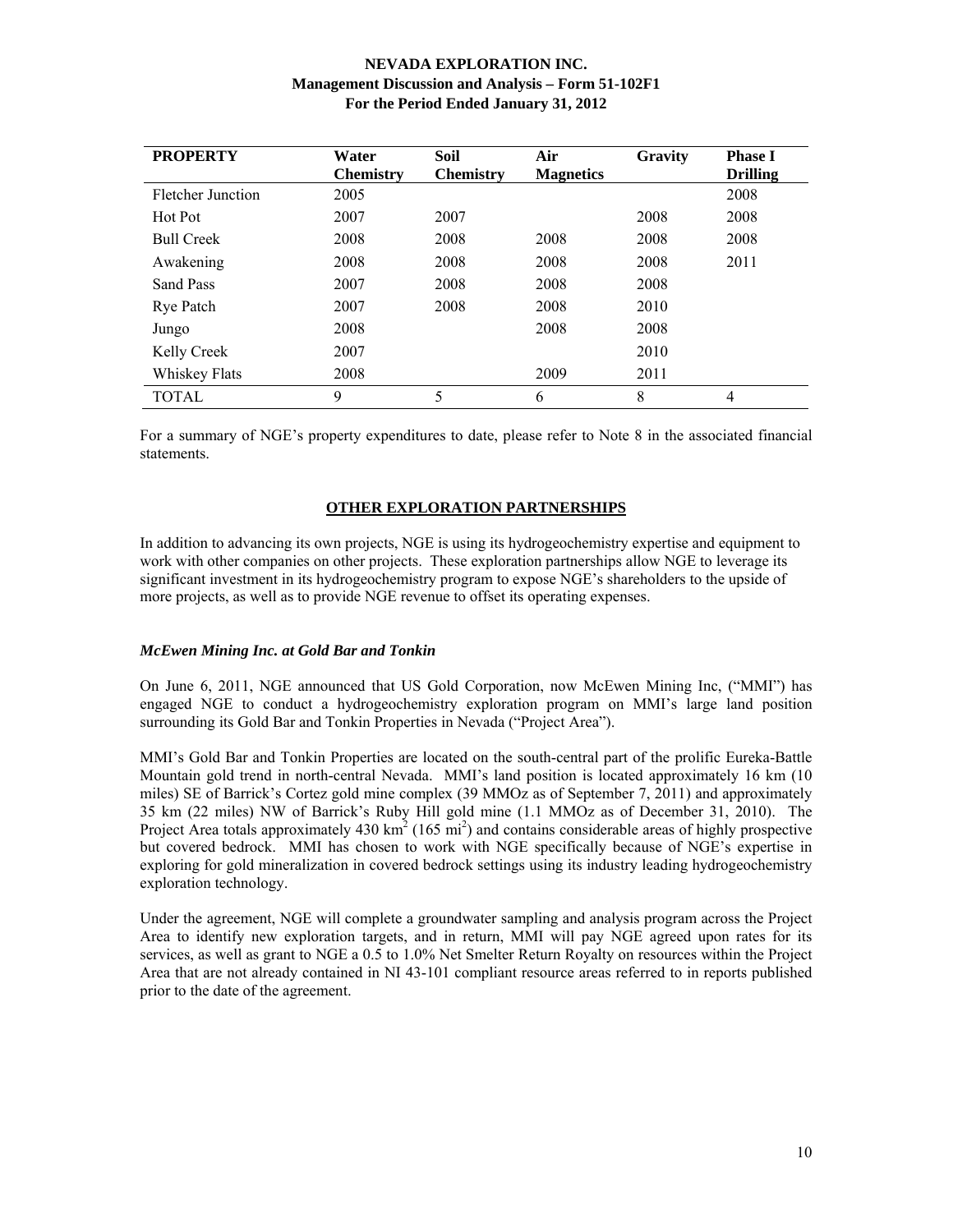#### *McEwen Mining Inc. Generative Agreement*

On February 27, 2012, the Company announced the signing of second agreement with MMI, a two-year Exploration Agreement (the "Agreement") to generate new gold projects in a 25,000 hectare (95 sq mi) study area in north central Nevada (the "AOI") using NGE's hydrogeochemistry exploration technology.

Under the Agreement, MMI has engaged NGE to complete a hydrogeochemistry sampling program across the large AOI to indentify and delineate discrete new target areas in exchange for a service fee. Any projects that MMI acquires within the AOI will be deemed Designated Properties. Upon acquiring a Designated Property, MMI will pay NGE the greater of \$25,000 USD or \$100 USD per claim, and grant NGE a 30% carried interest in the Designated Property. MMI will be the manager of the Designated Properties, will have sole discretion on the nature and timing of all exploration and development activities at the Designated Properties, and will be solely responsible for payment of all costs incurred in respect of the Designated Properties. If MMI elects to continue to maintain a Designated Property, MMI will pay NGE \$100,000 USD on the first through fourth anniversaries of acquiring the Designated Property, and then \$250,000 USD on each subsequent anniversary. If MMI completes a Production Decision Report on a Designated Property that MMI deems sufficient to base a decision to commence production, the Designated Property will advance under a Joint Venture agreement.

## **RESULTS OF OPERATIONS**

#### *Revenue*

NGE generated \$296,278 (2011 - \$84,497) of revenue in the period ended January 31, 2012, from project management and consulting activities. The Company continues to expend its resources searching for and advancing properties that may contain economic resources that would allow the Company to option or sell its interests, or to set up profitable mining operations.

## *Operating Expenses*

During the period ended January 31, 2012, NGE's net losses were \$633,533 compared to \$1,081,529 for the period ended January 31, 2011. The decrease in losses was due to increased revenues, decreased stockbased compensation and decreased mineral property write-off charges.

Office expenses during the period ended January 31, 2012, were \$65,160, compared to \$46,306 for the period ended January 31, 2011. The difference mainly due to a write-off of old accounts payables in the prior period ended January 31, 2011.

Professional fees, consulting, and investor relations costs during the period ended January 31, 2012, were \$202,194, compared to \$170,884 for the period ended January 31, 2011. The increase is due to increased investor relation costs, filing fees and additional professional fees for IFRS transition work.

Rent costs for the period ended January 31, 2012, were \$72,192, compared to \$50,188 for the period ended March 16, 2012. The increase was due to an increase in rent and the termination of a sublet.

Salaries and related expenses during the period ended January 31, 2012, were \$334,848, compared to \$314,493 for the period ended January 31, 2011. Salary expenses for the period ended January 31, 2012. include \$10,325 (US\$10,564) credit to loans payable to the Company that an officer and director of the Company elected to receive in lieu of salary in order to preserve the Company's cash.

The total stock-based compensation expense for the period ended January 31, 2012, was \$192,022 compared to \$345,461 for the period ended January 31, 2011. Stock-based compensation expense consists of:

1) Options granted during the period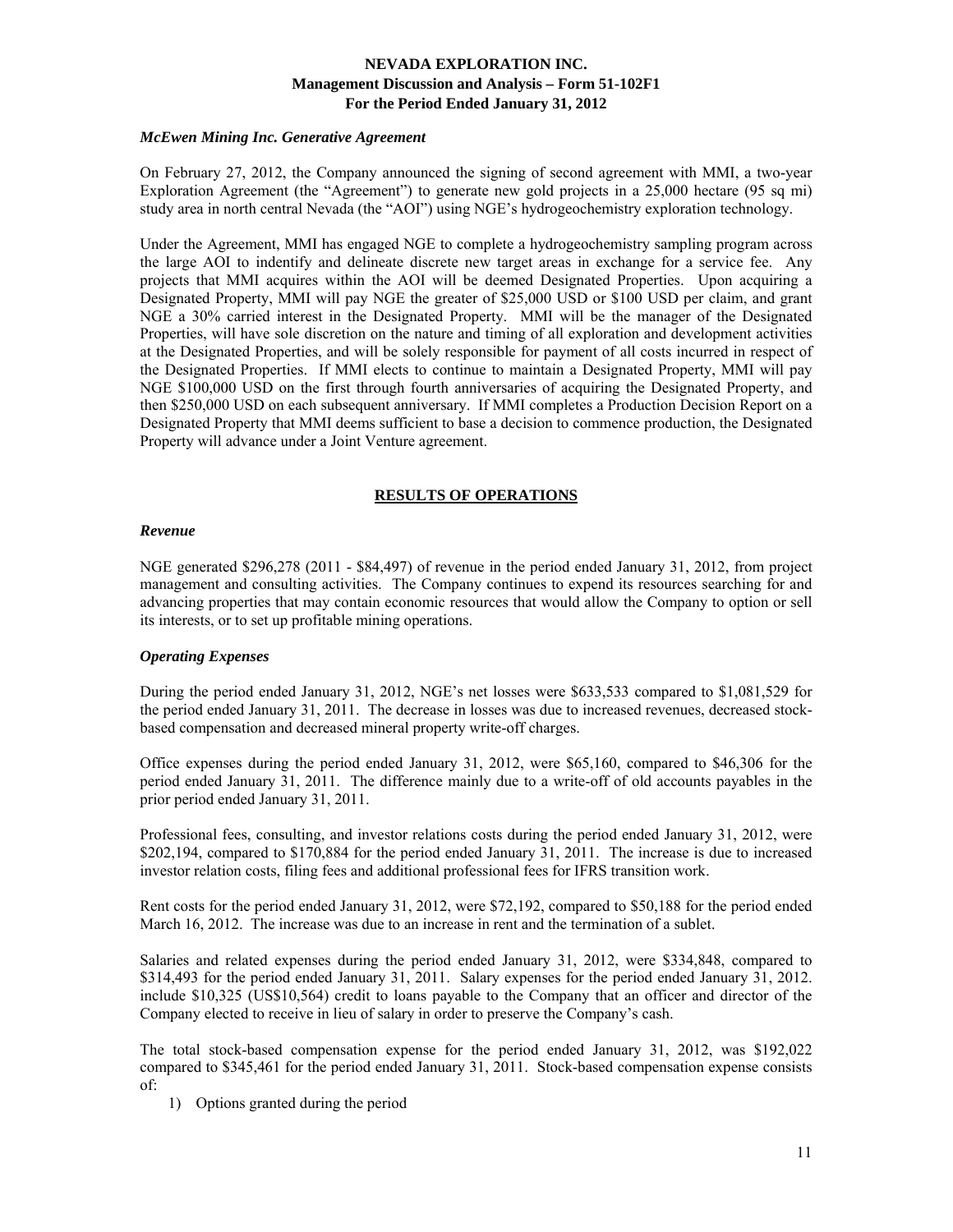- 2) Options re-priced during the period
- 3) Options granted in prior years that vested during the period ended.

#### *Selected Annual Information*

The following table provides a brief summary of the Company's financial operations. For more detailed information, refer to the financial statements.

|                                                                                 | (IFRS)<br>Year Ended<br>April 30,<br>2011 | (IFRS)<br>Year Ended<br>April 30,<br>2010 | (Canadian<br>GAAP)<br>Year Ended<br>April 30,<br>2009 |
|---------------------------------------------------------------------------------|-------------------------------------------|-------------------------------------------|-------------------------------------------------------|
| Total revenues<br>Net loss                                                      | S<br>97,885 \$<br>(1,331,595)<br>(0.01)   | 11,138<br>(1,604,595)<br>(0.02)           | 42,824<br>-S<br>(1,977,040)                           |
| Basic and diluted loss per share<br>Total assets<br>Total long-term liabilities | 5,900,873<br>6,882                        | 6,376,880<br>34,287                       | (0.03)<br>6,384,098<br>74.142                         |

# *Summary of Quarterly Results*

|                      | (IFRS)<br>Three Month<br>Period Ended<br>January 31, | (IFRS)<br>Three Month<br>Period Ended<br>October 31, | (IFRS)<br>Three Month<br>Period Ended<br>July 31, | (IFRS)<br>Three Month<br>Period Ended<br>April 30, |
|----------------------|------------------------------------------------------|------------------------------------------------------|---------------------------------------------------|----------------------------------------------------|
|                      | 2012                                                 | 2011                                                 | 2011                                              | 2011                                               |
| Total assets         | \$<br>6,520,059                                      | \$<br>6,536,335                                      | \$<br>6,423,175                                   | \$<br>5,900,873                                    |
| Resource properties  | 6,081,083                                            | 6,041,726                                            | 5,474,320                                         | 5,487,184                                          |
| Working capital      | (123, 361)                                           | 41,549                                               | 479,031                                           | 36,108                                             |
| Shareholders' equity | 6,174,414                                            | 6,294,026                                            | 6,152,115                                         | 5,743,484                                          |
| Revenues             | 85,091                                               | 32,697                                               | 178,815                                           | 9,438                                              |
| Net loss             | (165,372)                                            | (423, 485)                                           | (44, 676)                                         | (250,066)                                          |
| Loss per share       | (0.00)                                               | (0.01)                                               | (0.00)                                            | (0.00)                                             |
|                      |                                                      |                                                      |                                                   |                                                    |
|                      |                                                      |                                                      |                                                   |                                                    |
|                      | (IFRS)                                               |                                                      |                                                   | (Canadian                                          |
|                      | Three Month                                          | (IFRS)                                               | (IFRS)                                            | GAAP)                                              |
|                      | Period Ended                                         | Three Month                                          | Three Month                                       | Three Month                                        |
|                      | January 31,                                          | Period Ended                                         | Period Ended                                      | Period Ended                                       |
|                      | 2011                                                 | October 31,                                          | July 31,                                          | April 30,                                          |
|                      |                                                      | 2010                                                 | 2010                                              | 2010                                               |
|                      |                                                      |                                                      |                                                   |                                                    |
| Total assets         | \$<br>6,317,830                                      | \$<br>6,492,512                                      | \$<br>6,158,325                                   | \$.<br>6,630,162                                   |
| Resource properties  | 5,770,365                                            | 5,818,989                                            | 5,552,692                                         | 5,970,055                                          |
| Working capital      | 36,964                                               | 152,102                                              | 38,806                                            | 59,104                                             |
| Shareholders' equity | 6,078,956                                            | 6,265,922                                            | 5,939,955                                         | 6,422,285                                          |
| Revenues             | 30,811                                               | 12,508                                               | 45,128                                            | 3,177                                              |
| Net loss             |                                                      |                                                      |                                                   |                                                    |
|                      |                                                      |                                                      |                                                   |                                                    |
| Loss per share       | (475, 425)<br>(0.01)                                 | (260, 953)<br>(0.00)                                 | (345, 151)<br>(0.00)                              | (410,375)<br>(0.01)                                |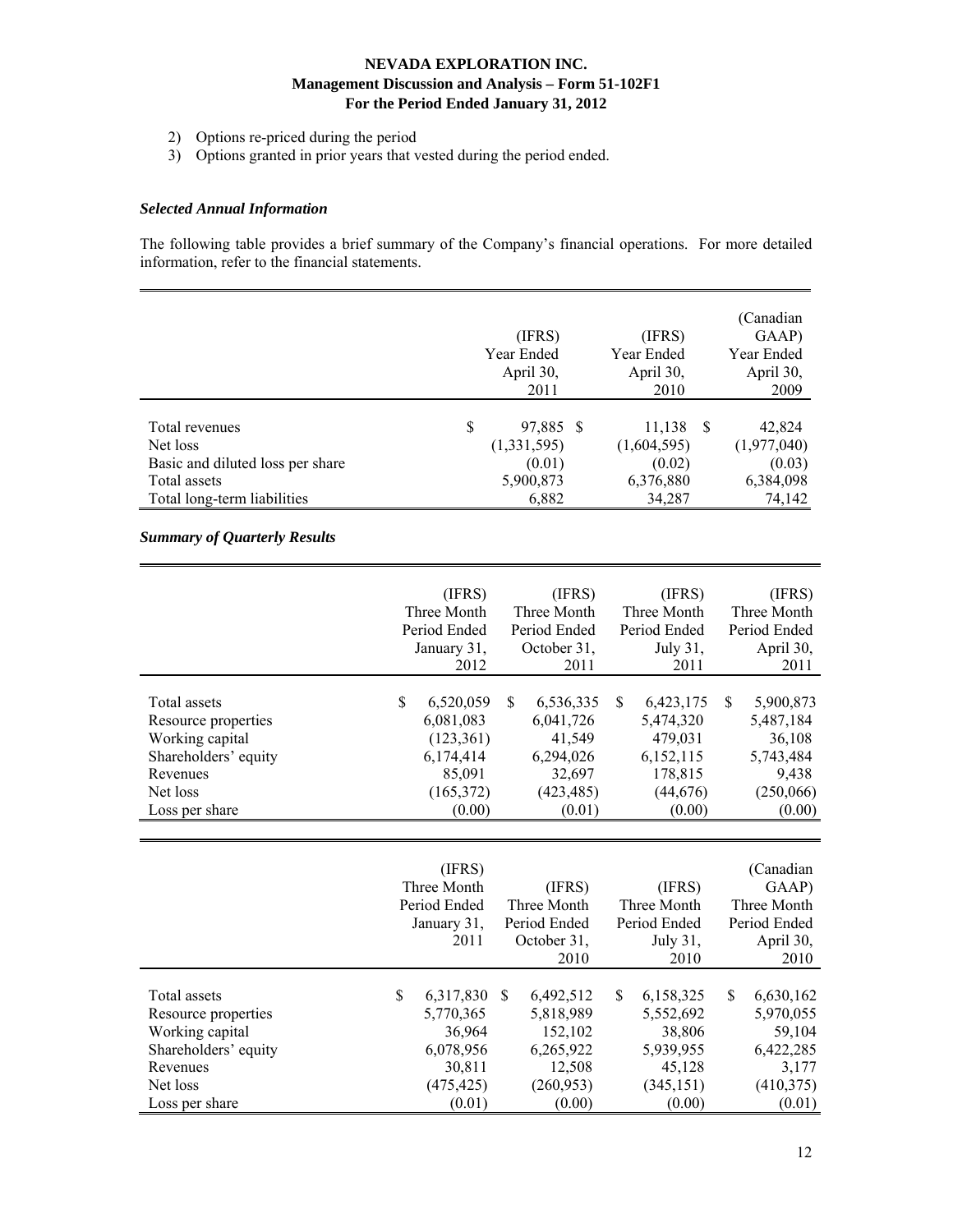## **ASSETS & LIABILITIES**

The Company's long term debt as at January 31, 2012, is \$1,290 compared to \$6,882 at April 30, 2011. The long term debt consists of loans for one vehicle and one backhoe.

Deposits for land reclamation also add to the Company's asset base. Deposits as at January 31, 2012 are \$77,585. These deposits (bonds) are required by the U.S Bureau of Land Management (BLM) and US Forest Service (USFS) to ensure that reclamation and clean-up work on NGE's properties will be completed to the satisfaction of the BLM and the USFS. NGE has completed all required BLM reclamation work to date, including dirt-work and seeding, and has to wait for vegetation to regrow before 100% of the bonds will be released. Several roads remain un-reclaimed on USFS lands at NGE's Fletcher Junction property pending a new permit application, while all other reclamation has been completed.

# **LIQUIDITY AND CAPITAL RESOURCES**

## *Liquidity*

The Company has financed its operations primarily through the issuance of common shares. The Company continues to seek capital through various means including the issuance of equity and/or debt.

The financial statements have been prepared on a going concern basis which assumes that the Company will be able to realize its assets and discharge its liabilities in the normal course of business for the foreseeable future. The continuing operations of the Company are dependent upon its ability to continue to raise adequate financing.

Net cash used by operating activities for the period ending January 31, 2012 was \$285,713 compared to \$403,767 used during the period ending January 31, 2011 and consists primarily of the operating loss, stock-based compensation, write-off of mineral properties and changes in non-cash working capital items.

Net cash used by investing activities for the period ending January 31, 2012 was \$297,653 compared to \$242,183 used during the period ending January 31, 2011. The difference is due to increased mineral property expenditures, purchase of equipment and increased bonds required by U.S. Bureau of Land Management during the period ending January 31, 2012.

Net cash provided by financing activities for the period ending January 31, 2012 was \$513,571 compared to \$698,330 provided during the period ending January 31, 2011. The difference is attributable to decreased financings during the period ending January 31, 2012.

## *Capital Resources*

During the period ended January 31, 2012 the Company completed a non-brokered private placement by issuing 7,000,000 Units at a price of \$0.08 per Unit for total gross proceeds of \$560,000. Each unit consists of one common share and one-half of one non-transferable common share purchase warrant. Each whole warrant entitles the holder to purchase one common share at a price of \$0.12 for a period of one year. Fair value allocated in connection to these warrants was \$51,907. In connection with the private placement, the Company:

- a) paid cash share issuance costs of \$28,570; and
- b) issued 288,200 agent warrants with a fair value of \$4,718.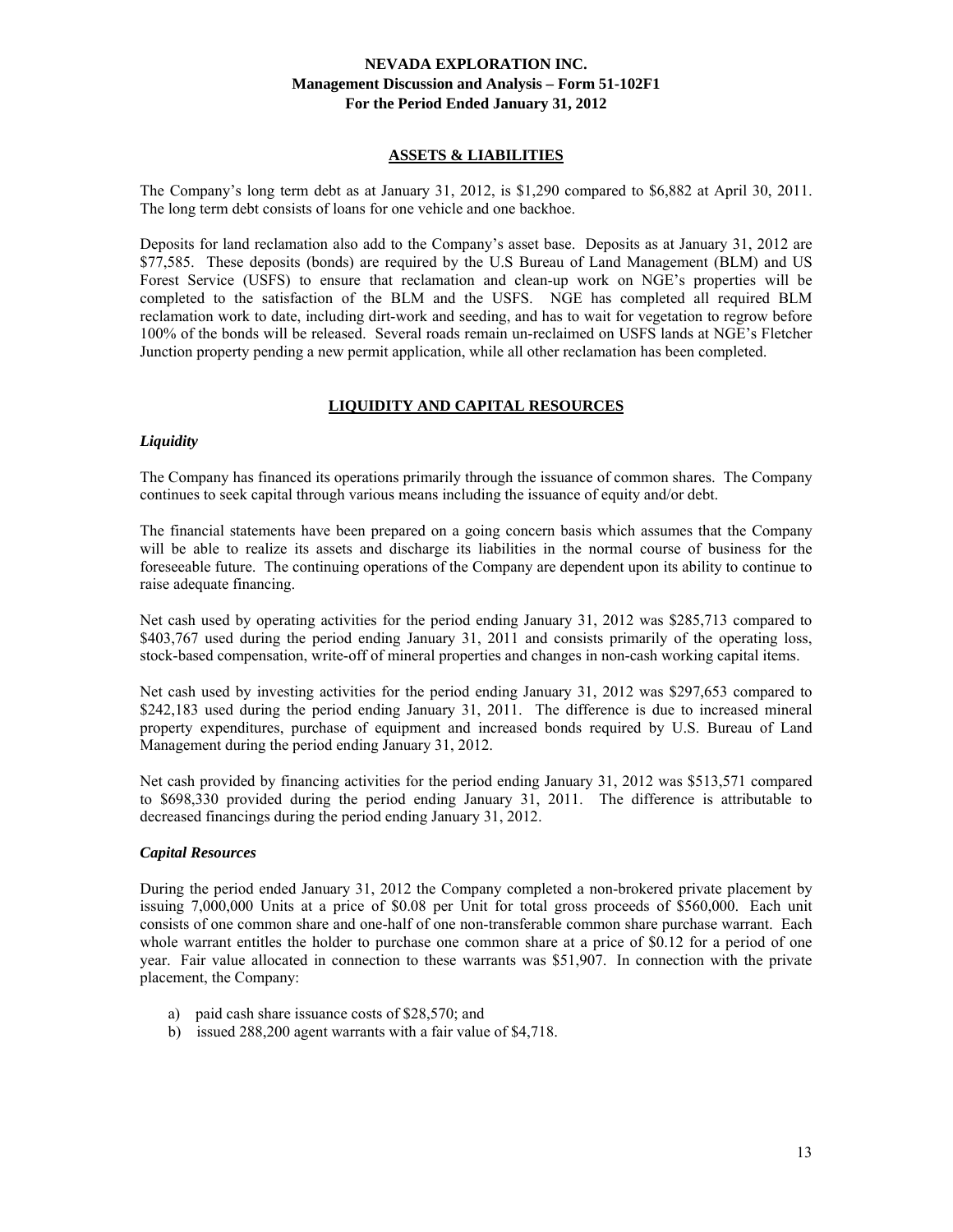#### *Off Balance Sheet Arrangements*

As at January 31, 2012, NGE had no off balance sheet arrangements such as guaranteed contracts, contingent interests in assets transferred to an entity, derivative instrument obligations or any instruments that could trigger financing, market or credit risk to NGE.

## **RELATED PARTY TRANSACTION**

The remuneration of directors and other members of key management personnel during the nine month period ended are as follows:

| Paid or Accrued to:                                                               | Nature of<br>transactions |   | January 31,<br>2012 |   | January 31,<br>2011 |
|-----------------------------------------------------------------------------------|---------------------------|---|---------------------|---|---------------------|
| the Chief Executive Officer<br>the Chief Operating Officer<br>the VP of Corporate | Management<br>Management  | S | 89,686<br>89,686    | S | 92,331<br>92,331    |
| Development<br>a firm of which the Chief                                          | Management                |   | 89,416              |   | 78,482              |
| Financial Officer is a partner<br>Management and directors                        | Accounting<br>Stock-based |   | 67,200              |   | 41,667              |
|                                                                                   | compensation (i)          |   | 121,424<br>457,412  |   | 325,072<br>629,883  |

(i) Stock-based compensation is the fair value of options granted and vested to key management personnel.

The transactions with related parties were in the normal course of operations and were measured at the exchange value, which represented the amount of consideration established and agreed to by the parties. The amounts due from (to) related parties are as follows:

|                                                   | <b>Notes</b>     |    | January 31,<br>2012 | April 30,<br>2011 |    | May 1,<br>2010 |
|---------------------------------------------------|------------------|----|---------------------|-------------------|----|----------------|
| Loans receivable from the Chief Executive Officer | (1)              | -S |                     | 10,101<br>S       | S. | 82,927         |
| Loans receivable from the Chief Operating Officer | $\left(1\right)$ |    |                     |                   |    | 13,150         |
| A firm of which the Chief Financial Officer is a  | *                |    | (32,100)            | (15,000)          |    | (28, 860)      |
| partner                                           |                  |    |                     |                   |    |                |
| Due to Chief Executive Officer                    |                  |    | (10,028)            |                   |    |                |
| Due to the Chief Operating Officer                | *                |    | (34,216)            | (37,794)          |    |                |
| Due to the VP of Corporate Development            | $\ast$           |    | (31, 141)           | (49,770)          |    | (20, 261)      |
|                                                   |                  |    | (107, 485)          | (92, 463)         |    | 49,956         |

(1) Loan receivable is guaranteed by Nil (April 30, 2011 – 1,350,000; May 1, 2011 – 2,100,000) common shares of the Company that are currently being held in trust. Since issuance of the loans receivable, the Company has accrued interest of approximately \$30,300 (April 30, 2011 - \$30,300; May 1, 2011 - \$25,500), \$Nil of which was accrued during the period ended January 31, 2012.

\* Included in accounts payable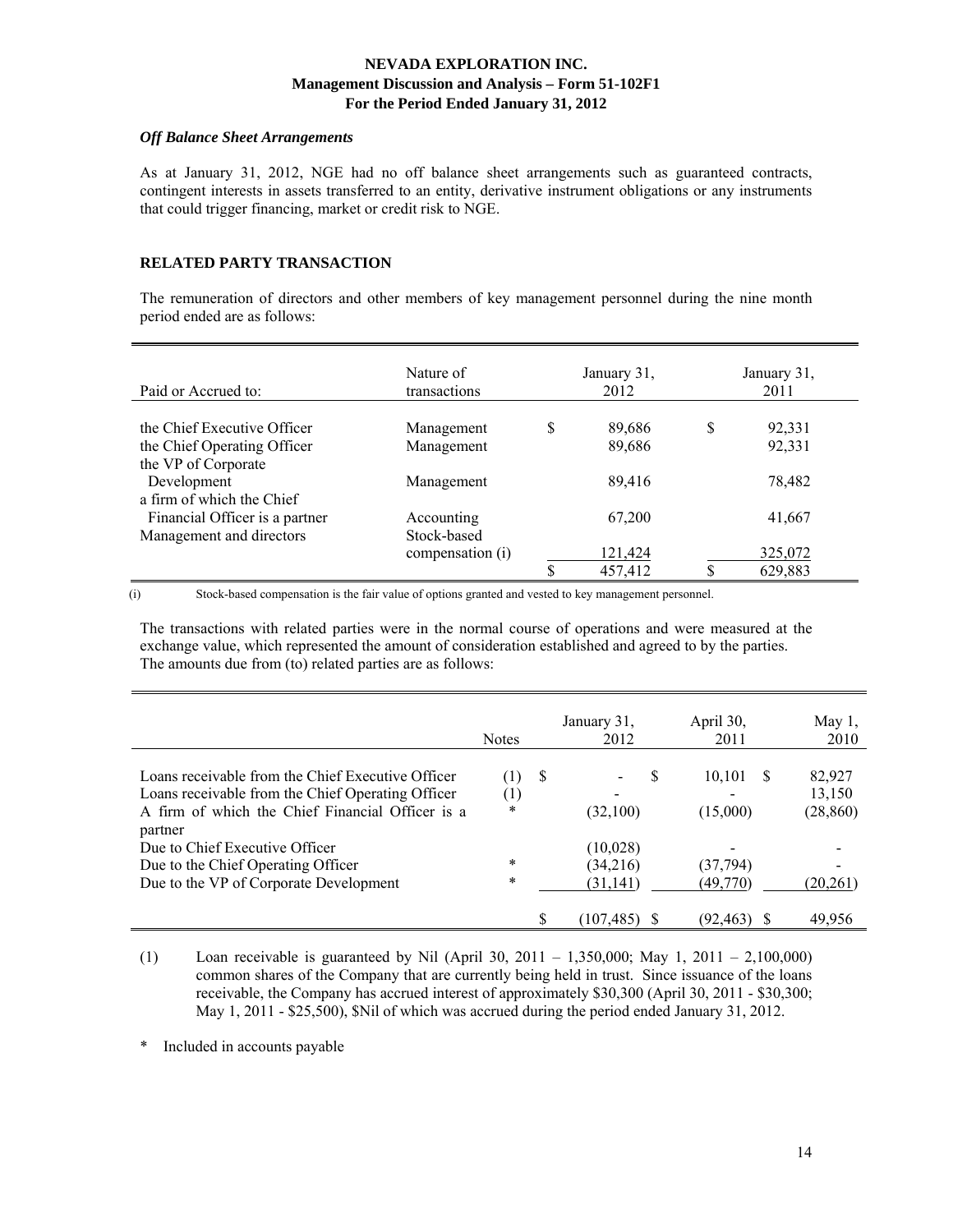#### **DISCLOSURE OF OUTSTANDING SHARE DATA**

During the period ended January 31, 2012, the Company:

- i) granted 2,250,000 stock options resulting in stock-based compensation of \$160,925.
- ii) granted 250,000 stock options to Ubika Corporation for investor relations services resulting in stock-based compensation of \$17,363. \$15,135 was recorded during the period ended January 31, 2012; the remainder will be recorded in future periods to match the vesting terms.
- iii) re-priced the exercise price of \$2,450,000 options resulting in an incremental fair value of \$14,141. The original exercise prices were \$0.15 to \$0.17.
- iv) recorded stock-based compensation expense of \$1,821 for options vested.

As at March 16, 2012, the Company has 108,715,851 common shares issued and outstanding and has the following stock options and warrants outstanding:

| Number<br>Exercise<br>of Options<br>Price<br><b>Expiry Date</b><br>500,000<br>0.60<br>April 23, 2012<br><b>Stock</b><br>options<br>150,000<br>0.95<br>June 8, 2012<br>150,000<br>1.00<br>June 11, 2012<br>550,000<br>March 4, 2013<br>0.10<br>200,000<br>June 10, 2013<br>0.15<br>250,000<br>0.16<br>September 30, 2014<br>900,000<br>September 30, 2014<br>0.10<br>600,000<br>November 17, 2014<br>0.10<br>3,100,000<br>December 31, 2015<br>0.10<br>2,500,000<br>0.10<br>August 9, 2016<br>8,900,000 |  |  |  |
|--------------------------------------------------------------------------------------------------------------------------------------------------------------------------------------------------------------------------------------------------------------------------------------------------------------------------------------------------------------------------------------------------------------------------------------------------------------------------------------------------------|--|--|--|
|                                                                                                                                                                                                                                                                                                                                                                                                                                                                                                        |  |  |  |
|                                                                                                                                                                                                                                                                                                                                                                                                                                                                                                        |  |  |  |
|                                                                                                                                                                                                                                                                                                                                                                                                                                                                                                        |  |  |  |
|                                                                                                                                                                                                                                                                                                                                                                                                                                                                                                        |  |  |  |
|                                                                                                                                                                                                                                                                                                                                                                                                                                                                                                        |  |  |  |
|                                                                                                                                                                                                                                                                                                                                                                                                                                                                                                        |  |  |  |
|                                                                                                                                                                                                                                                                                                                                                                                                                                                                                                        |  |  |  |
|                                                                                                                                                                                                                                                                                                                                                                                                                                                                                                        |  |  |  |
|                                                                                                                                                                                                                                                                                                                                                                                                                                                                                                        |  |  |  |
|                                                                                                                                                                                                                                                                                                                                                                                                                                                                                                        |  |  |  |
|                                                                                                                                                                                                                                                                                                                                                                                                                                                                                                        |  |  |  |
|                                                                                                                                                                                                                                                                                                                                                                                                                                                                                                        |  |  |  |
|                                                                                                                                                                                                                                                                                                                                                                                                                                                                                                        |  |  |  |
|                                                                                                                                                                                                                                                                                                                                                                                                                                                                                                        |  |  |  |
|                                                                                                                                                                                                                                                                                                                                                                                                                                                                                                        |  |  |  |
|                                                                                                                                                                                                                                                                                                                                                                                                                                                                                                        |  |  |  |
| <b>Warrants</b><br>641,500<br>0.12<br>March 22, 2012                                                                                                                                                                                                                                                                                                                                                                                                                                                   |  |  |  |
| 2,516,000<br>July 30, 2012<br>0.12                                                                                                                                                                                                                                                                                                                                                                                                                                                                     |  |  |  |
| August 4, 2012<br>1,272,200<br>0.12                                                                                                                                                                                                                                                                                                                                                                                                                                                                    |  |  |  |
| 5,612,700                                                                                                                                                                                                                                                                                                                                                                                                                                                                                              |  |  |  |

#### **FINANCIAL INSTRUMENTS AND OTHER INSTRUMENTS**

#### *Risk Management Policies*

The Company is exposed to risk due to the nature of its financial instruments. Risk management is the responsibility of management and the Company did not use derivative instruments.

#### *Fair Value*

Financial instruments measured at fair value are classified into one of three levels in the fair value hierarchy according to the relative reliability of the inputs used to estimate the fair values. The three levels of the fair value hierarchy are: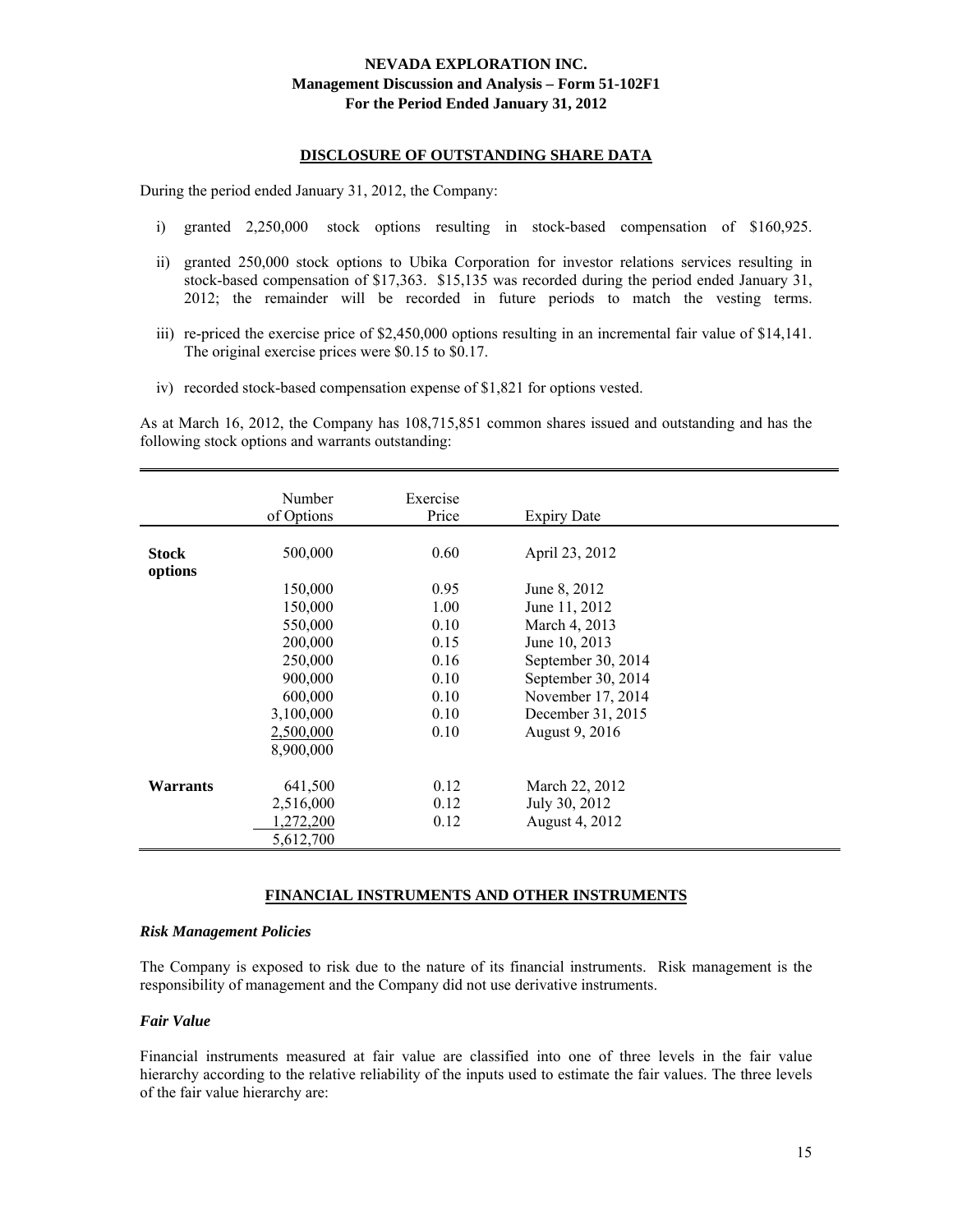- Level 1 Unadjusted quoted prices in active markets for identical assets or liabilities;
- Level 2 Inputs other than quoted prices that are observable for the asset or liability either directly or indirectly; and
- Level 3 Inputs that are not based on observable market data.

The carrying value of cash, amounts receivable and accounts payable and accrued liabilities approximated their fair value because of the short-term nature of these instruments.

Financial instruments measured at fair value on the balance sheet are summarized in levels of fair value hierarchy as follows:

|        | <b>January 31, 2012</b> |         |                          |  |
|--------|-------------------------|---------|--------------------------|--|
| Assets | Level 1                 | Level 2 | Level 3                  |  |
| Cash   | 87,319                  | -       | $\overline{\phantom{0}}$ |  |

#### **Financial risk factors**

The Company's risk exposures and the impact on the Company's financial instruments are summarized below:

#### *Credit risk*

Credit risk is the risk of loss associated with a counterparty's inability to fulfill its payment obligations. The Company's credit risk is primarily attributable to cash. Management believes that the credit risk concentration with respect to cash is remote as it maintains accounts with highly-rated financial institutions.

## *Liquidity risk*

Liquidity risk is the risk that the Company will not be able to meet its financial obligations as they fall due. The Company manages liquidity risk through the management of its capital structure and financial leverage, as outlined in above ("Capital Management"). It also manages liquidity risk by continuously monitoring actual and projected cash flows. The Board of Directors reviews and approves the Company's operating and capital budgets, as well as any material transactions out of the normal course of business.

As at January 31, 2012, the Company had a cash balance of \$87,319 (April 30, 2011 - \$151,145; May 1, 2010 - \$55,253) to settle current liabilities of \$344,355 (April 30, 2011 - \$150,507; May 1, 2010 - \$173,590) as a result of the limited cash the Company is exposed to liquidity risk and is reliant on the Company's ability to complete an equity financing.

#### *Foreign country risk*

Country risk is the risk associated with changes in the business environment that could affect the profits or the value of the assets in a specific country. The Company's exploration activities are located in the United States, and while it does not foresee country risk as being problematic, the country risk is out of the control of the Company.

#### *Market risk*

Market risk is the risk of loss that may arise from changes in market factors such as interest rates, foreign exchange rates, and commodity and equity prices.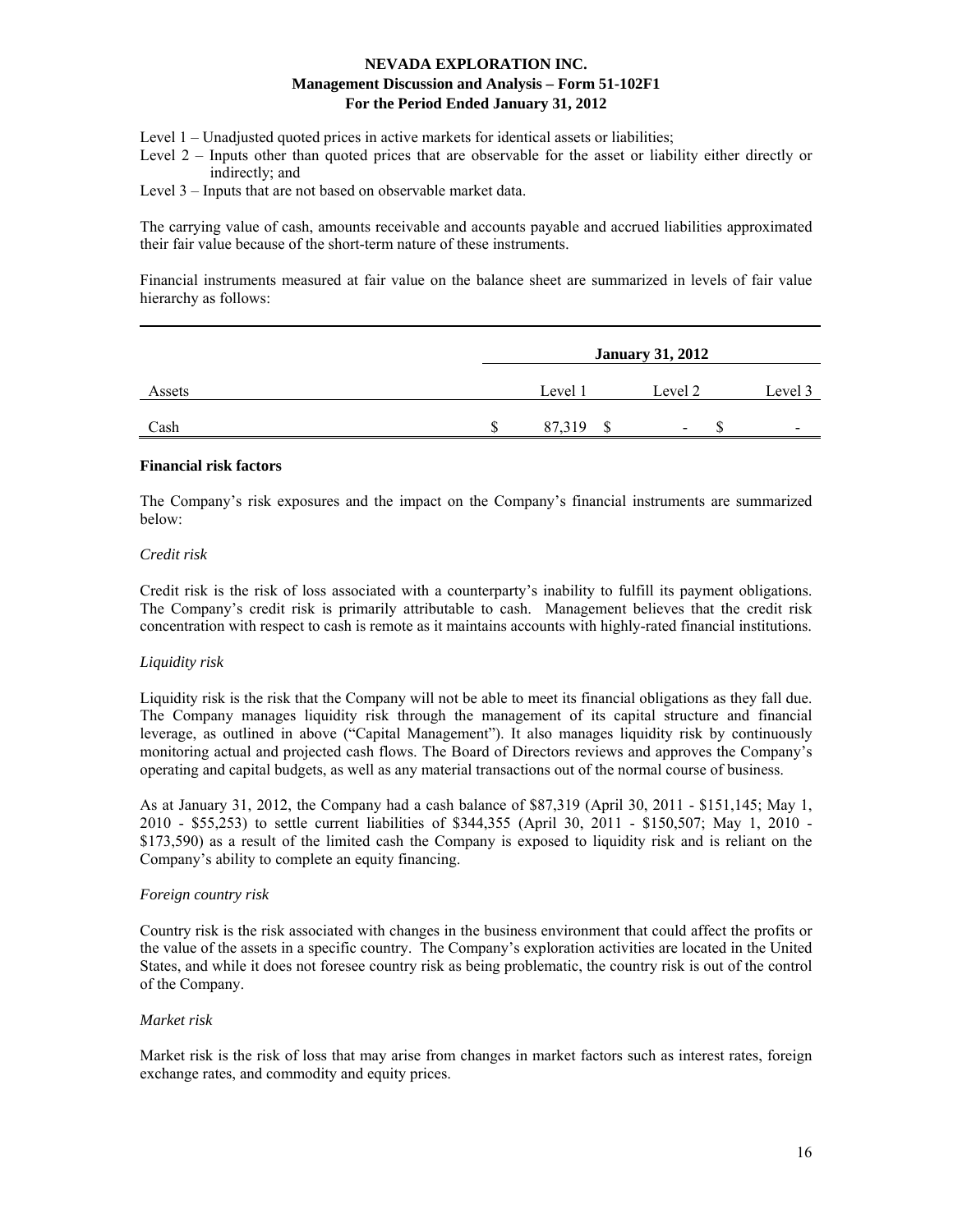#### (a) Interest rate risk

 The Company is exposed to interest rate risk to the extent that the cash maintained at the financial institutions is subject to floating rate of interest. The interest rate risks on cash and on the Company's obligations are not considered significant.

(b) Price risk

 The Company is exposed to price risk with respect to commodity and equity prices. Equity price risk is defined as the potential adverse impact on the Company's earnings due to movements in individual equity prices or general movements in the level of the stock market. Commodity price risk is defined as the potential adverse impact on earnings and economic value due to commodity price movements and volatilities. The Company closely monitors commodity prices of oil, individual equity movements, and the stock market to determine the appropriate course of action to be taken by the Company.

#### (c) Foreign currency risk

 The Company is exposed to financial risk arising from fluctuations in foreign exchange rates and the degree of volatility of these rates. A significant portion of the Company's expenses is denominated in US dollars. Consequently, certain assets, liabilities and operating expenses are exposed to currency fluctuations. The Company does not use derivative instruments to reduce its exposure to foreign currency risk.

At January 31, 2012, the Company is exposed to currency risk through the following assets and liabilities denominated in US dollars:

|                                          | <b>CDN</b>      |   | US        |
|------------------------------------------|-----------------|---|-----------|
|                                          |                 |   |           |
| Cash                                     | \$<br>70,636    | S | 70,440    |
| Accounts receivable                      | 96,653          |   | 96,383    |
| Loans receivable                         | 9,079           |   | 9,054     |
| Prepaid expenses and other               | 15,521          |   | 15,478    |
| Deposits and bonds                       | 66,085          |   | 65,900    |
| Equipment                                | 140,397         |   | 140,004   |
| Exploration and evaluation assets        | 6,081,083       |   | 6,064,104 |
| Accounts payable and accrued liabilities | (258, 421)      |   | (257,700) |
| Long term debt                           | (14,086)        |   | (14, 047) |
|                                          |                 |   |           |
|                                          | \$<br>6,206,947 |   | 6,189,616 |

#### *Net exposure*

Based on the above net exposures as at January 31, 2012, and assuming all other variables remain constant, a 1% change in the value of the US dollar against the Canadian dollar would result in an increase/decrease of \$62,069 in the loss from operations.

## **CAPITAL DISCLOSURES**

The Company's objectives when managing capital are: to safeguard its ability to continue as a going concern; and to have sufficient capital to be able to fund the exploration and development of its mineral properties and acquisition of other mineral resources, for the benefit of its shareholders.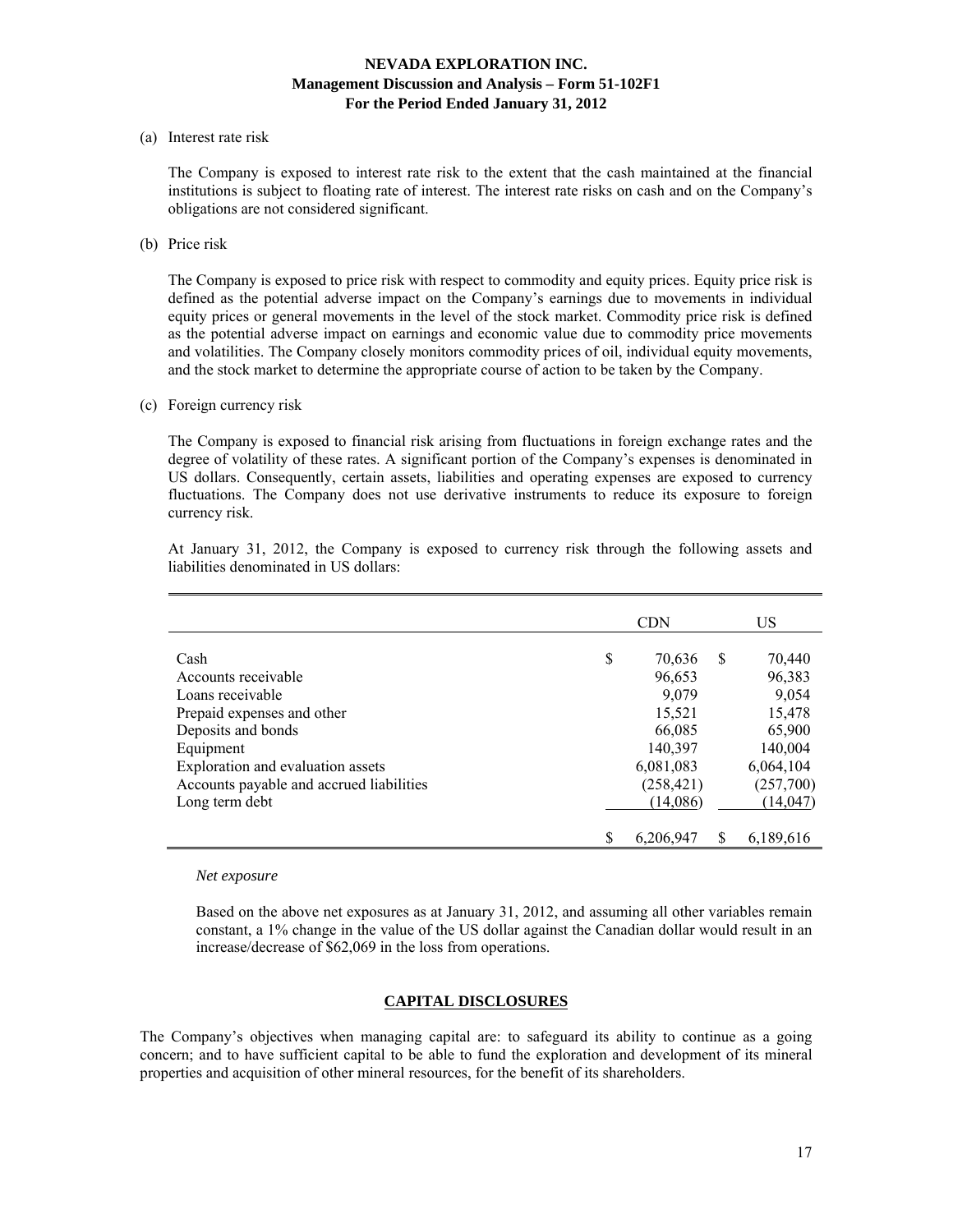The Company is dependent on equity funding and when necessary, raises capital through the issuance of equity instruments, primarily comprised of common shares and incentive stock options. In the management of capital, the Company includes the components of shareholders' equity as well as cash.

The Company prepares annual estimates of exploration expenditures and monitors actual expenditures compared to the estimates to ensure that there is sufficient capital on hand to meet ongoing obligations. The Company's investment policy is to invest its cash in highly liquid short-term deposits with terms of one year or less and which can be liquidated after thirty days without interest penalty. The Company currently has insufficient capital to fund its exploration programs and is reliant on completing an equity financing to fund further exploration. The Company is not subject to any externally imposed capital requirements.

There have been no changes in the Company's approach to capital management from 2011.

#### *Financial liabilities*

Accounts payable and accrued liabilities, and amounts due to related parties are classified as financial liabilities and are measured at face value. Management has determined that the face value of financial liabilities approximates fair value due to the expected short-term maturity of the debts.

The Company's financial liabilities primarily constitute trade payables owing to both arms' length and related parties, and loans payable. These are unsecured and, excepting normal trade credit terms, are due on demand.

The Company believes the fair value of its financial liabilities approximate their carrying values primarily due to their short-term nature. There are no quoted market prices from active markets for any of the financial liabilities held by the Company and thus fair values were assessed using valuation techniques consistent with generally accepted accounting principles. As the Company does not generate revenue, it intends to reduce its financial liabilities by re-financing through additional share issuances.

# **RISKS AND UNCERTAINTIES**

In conducting its business of mineral exploration, NGE is subject wide variety of known and unknown risks, uncertainties and other factors which may affect the results, performance or achievement of the Company. Such risks and factors include, among others: risks related to the actual results of current and future exploration activities; future prices for gold, silver, and other commodities; environmental risks and hazards; the Company's lack of substantial revenue; the Company's ongoing need to raise money through equity financings; increases to operating, labour, and supply costs; and changes to government regulation, taxes, and fees. Although the Company attempts to identify and plan for these important factors that could affect results materially, the Company cautions the reader that the above list of risk factors is not exhaustive there may be other factors that cause results to differ from anticipated, estimated, or intended results.

Ultimately, there can be no guarantee that the Company will be successful in making an economic mineral discovery.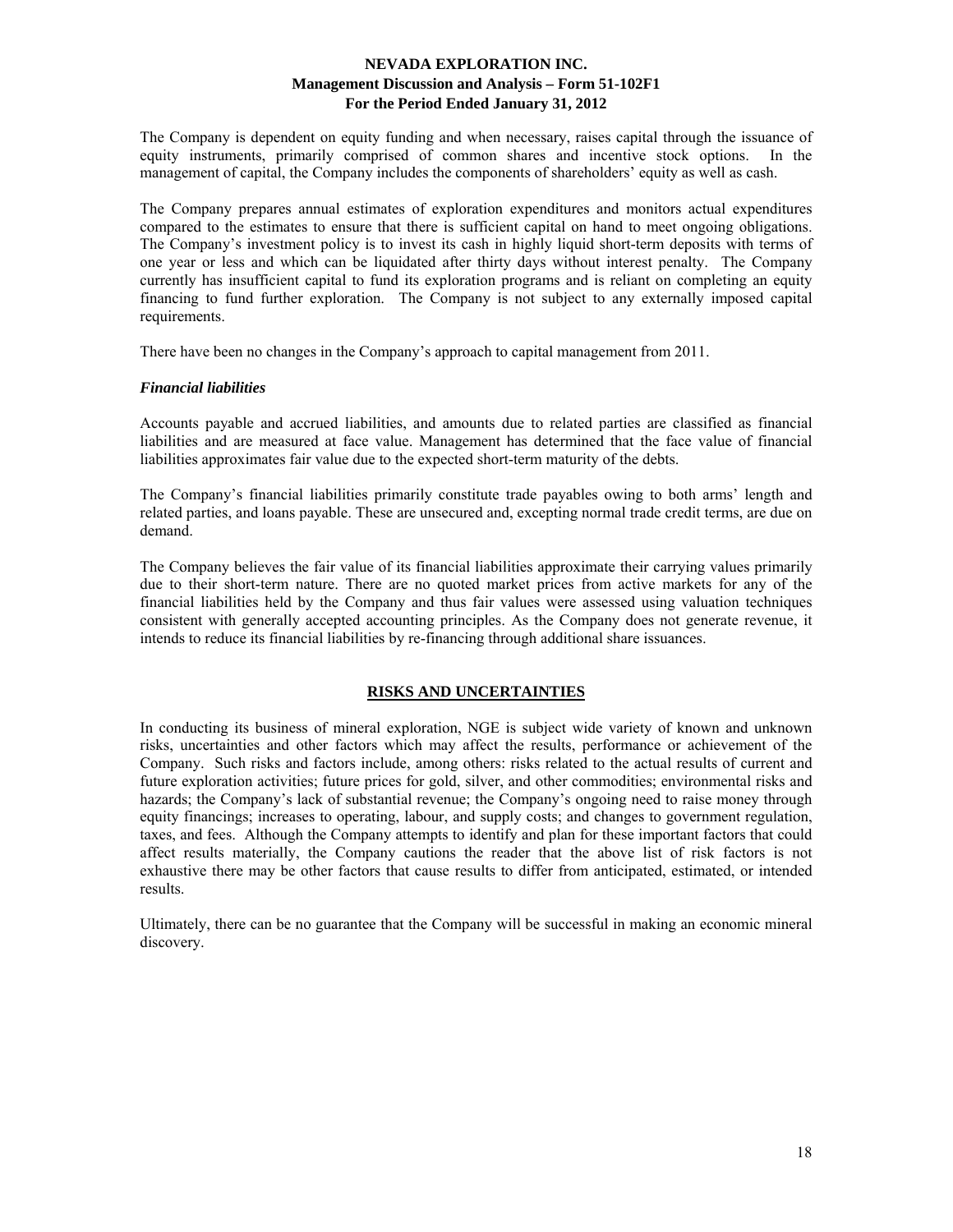#### **LIST OF DIRECTORS AND OFFICERS**

Wade A. Hodges, President, CEO and Director Cyrus Driver, CFO and Director Kenneth Tullar, COO and Director Jennifer Boyle, Director John Ryan, Director James Buskard, Vice President Corporate Development and Corporate Secretary

# **CHANGE IN ACCOUNTING POLICIES**

These unaudited condensed consolidated interim financial statements, including comparatives have been prepared using accounting policies consistent with International Financial Reporting Standards ("IFRS") and in accordance with International Accounting Standard ("IAS") 34 *Interim Financial Reporting.* The condensed consolidated financial statements have been prepared on a historical cost basis, except for financial instruments classified as financial instruments at fair value through profit and loss, which are stated at their fair value. In addition, these financial statements have been prepared using the accrual basis of accounting except for cash flow information.

The condensed consolidated interim financial statements are presented in Canadian dollars, which is the functional currency of the parent company, unless otherwise noted. These are the Company's second IFRS condensed consolidated interim financial statements for part of the period covered by the first IFRS consolidated annual financial statements to be presented in accordance with IFRS for the year ended April 30, 2012. Previously the Company prepared its consolidated annual and consolidated interim financial statements in accordance with Canadian Generally Accepted Accounting Principles ("Canadian GAAP").

The preparation of these condensed consolidated interim financial statements resulted in changes to the accounting policies as compared with the most recent annual financial statements prepared under Canadian Generally Accepted Accounting Principles ("GAAP"). The accounting policies set out below have been applied consistently to all periods presented in these condensed consolidated interim financial statements. They also have been applied in preparing an opening IFRS balance sheet at May 1, 2010 for the purposes of the transition to IFRS, as required by IFRS 1, First Time Adoption of International Financial Reporting Standards (IFRS 1). The impact of the transition from GAAP to IFRS is explained in the financial statements Note 17.

The preparation of these condensed consolidated interim financial statements requires management to make certain estimates, judgments and assumptions that affect the reported amounts of assets and liabilities at the date of the financial statements and the reported expenses during the period. Actual results could differ from these estimates.

Significant assumptions about the future and other sources of estimation uncertainty that management has made at the end of the reporting period, that could result in a material adjustment to the carrying amounts of assets and liabilities in the event that actual results differ from assumptions made, relate to, but are not limited to, the following:

- i) The recoverability of receivables which are included in the condensed consolidated interim statements of financial position;
- ii) The carrying value and the recoverability of mineral properties, which are included in the condensed consolidated interim statements of financial position;
- iii) The inputs used in accounting for stock-based compensation expense included in profit and loss
- iv) The estimated lives of fixed assets and the related amortization.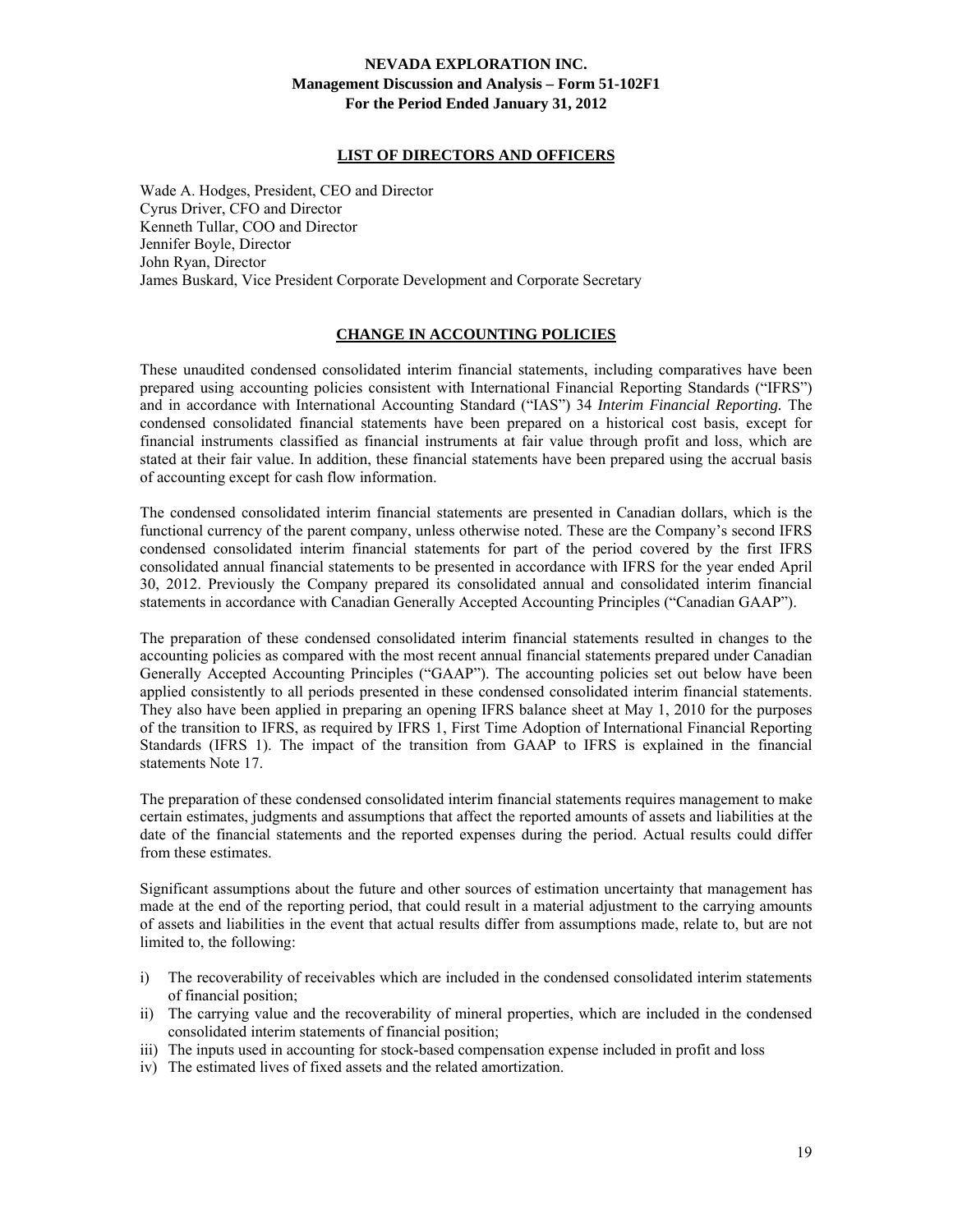# **GOING CONCERN OF OPERATIONS**

These condensed consolidated financial statements are prepared on a going concern basis which assumes that the Company will be able to realize its assets and discharge its liabilities in the normal course of business for the foreseeable future. As at January 31, 2012 the Company has had significant losses. The Company has financed its operations primarily through the issuance of common shares, loans proceeds and advances from related parties. The Company continues to seek capital through various means including the issuance of equity and/or debt. These circumstances lend significant doubt as to the ability of the Company to meet its obligations as they come due, and accordingly, the appropriateness of the use of accounting principles applicable to a going concern.

## *New standards not yet adopted*

IFRS 9, *Financial Instruments*, which covers the classification and measurement of financial assets as part of its project to replace IAS 39, "Financial Instruments: Recognition and Measurement." In October 2010, the requirements for classifying and measuring financial liabilities were added to IFRS 9. Under this guidance, entities have the option to recognize financial liabilities at fair value through earnings. If this option is elected, entitles would be required to reverse the portion of the fair value change due to own credit risk out of earnings and recognize the change in other comprehensive income. IFRS 9 is effective for the Company on January 1, 2013. Early adoption is permitted and the standard is required to be applied retrospectively. There will be no significant impact on the Company upon implementation of the issued standard.

IFRS 12, *Disclosure of Interests in Other Entities*, effective for the Company`s annual reporting period beginning January 1, 2013. This new standard provides the disclosure requirements for all forms of interests in other entities, including subsidiaries, joint arrangements, associates and consolidated structured entities.

IFRS 13, *Fair Value Measurement*, effective for the Company`s annual reporting period beginning January 1, 2013. This standard defines fair value and sets out in a single IFRS a framework for measuring fair value and requires disclosures about fair value measurements. The standard does not determine when an asset, a liability or an entity's own equity instrument is measured at fair value. Rather, the measurement and disclosure requirements of IFRS 13 apply when another IFRS requires or permits the item to be measured at fair value (with limited exceptions). The Company is currently assessing the impact that these standards will have on the Company`s financial statements.

# **DISCLOSURE CONTROLS AND PROCEDURES AND INTERNAL CONTROLS**

In connection with National Instrument 52-109 (Certificate of Disclosure in Issuer's Annual and Interim Filings) ("NI 52- 109"), the Chief Executive Officer and Chief Financial Officer of the Company have filed a Venture Issuer Basic Certificate with respect to the financial information contained in the annual audited consolidated financial statements and this accompanying annual MD&A (together the "Annual Filings"). In contrast to the full certificate under NI 52-109, the Venture Issuer Basic Certificate does not include representations relating to the establishment and maintenance of disclosure controls and procedures and internal control over financial reporting, as defined in NI 52-109. For further information the reader should refer to the Venture Issuer Basic Certificates filed by the Company with the Annual Filings on SEDAR at www.sedar.com.